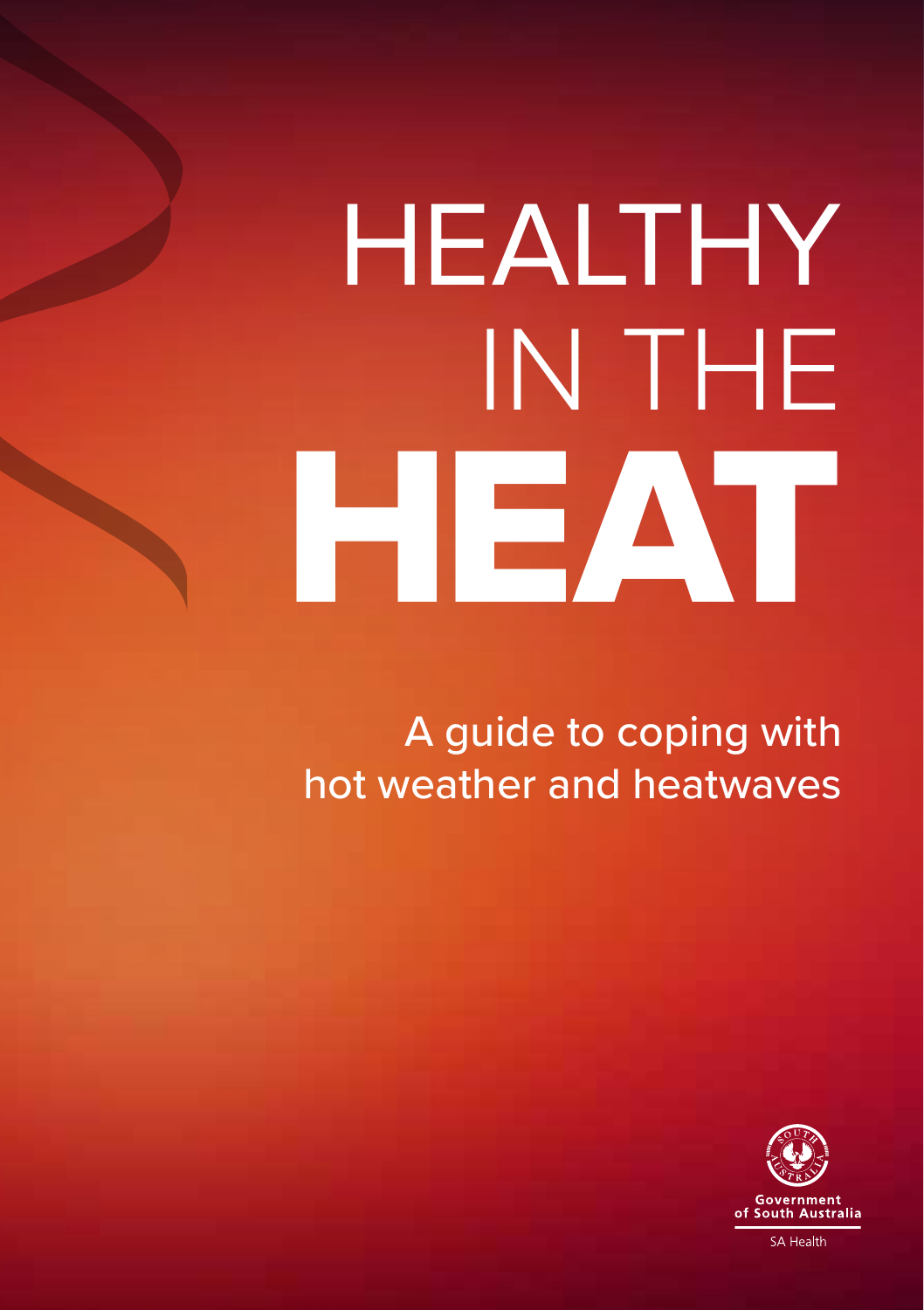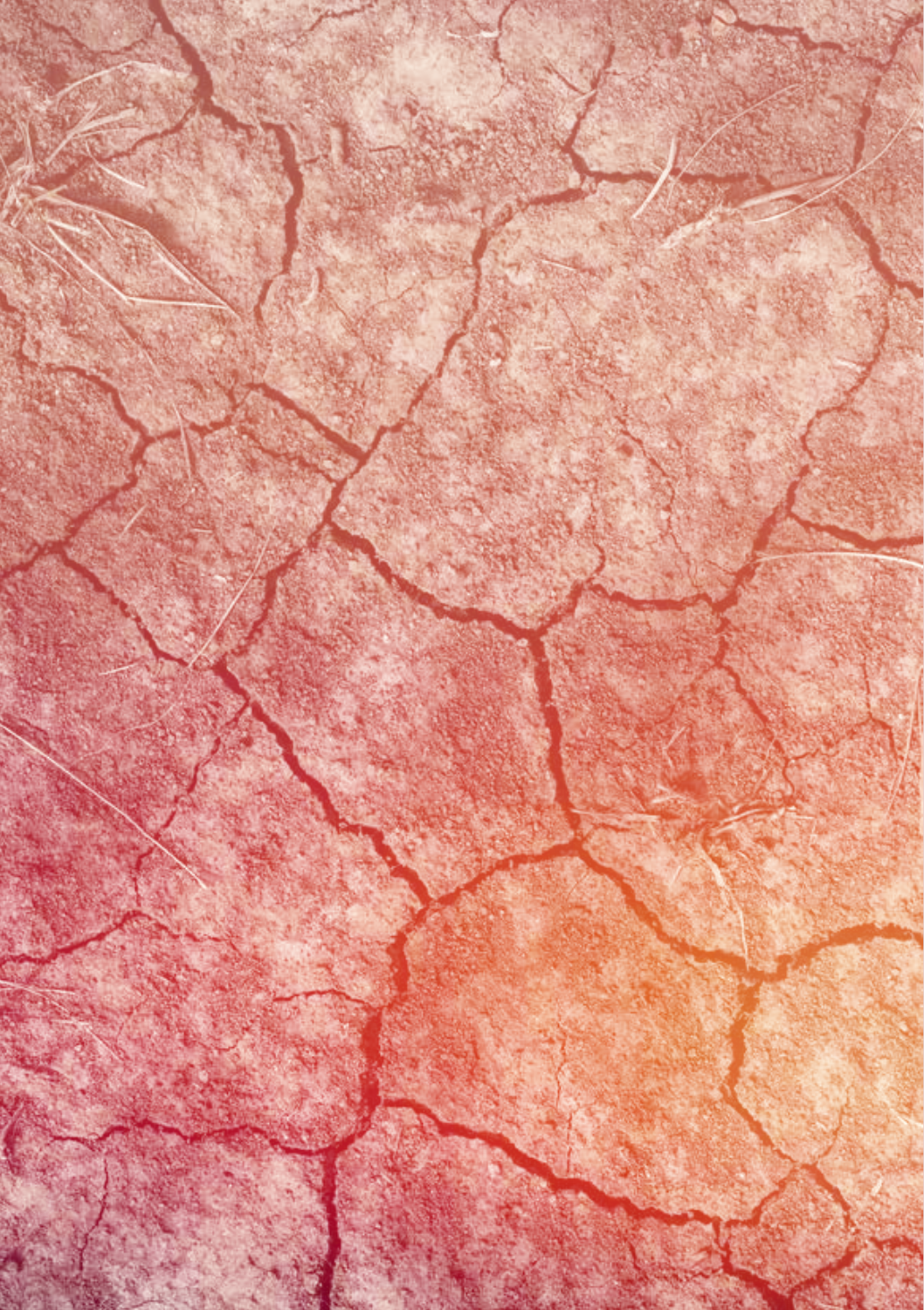# **Table of contents**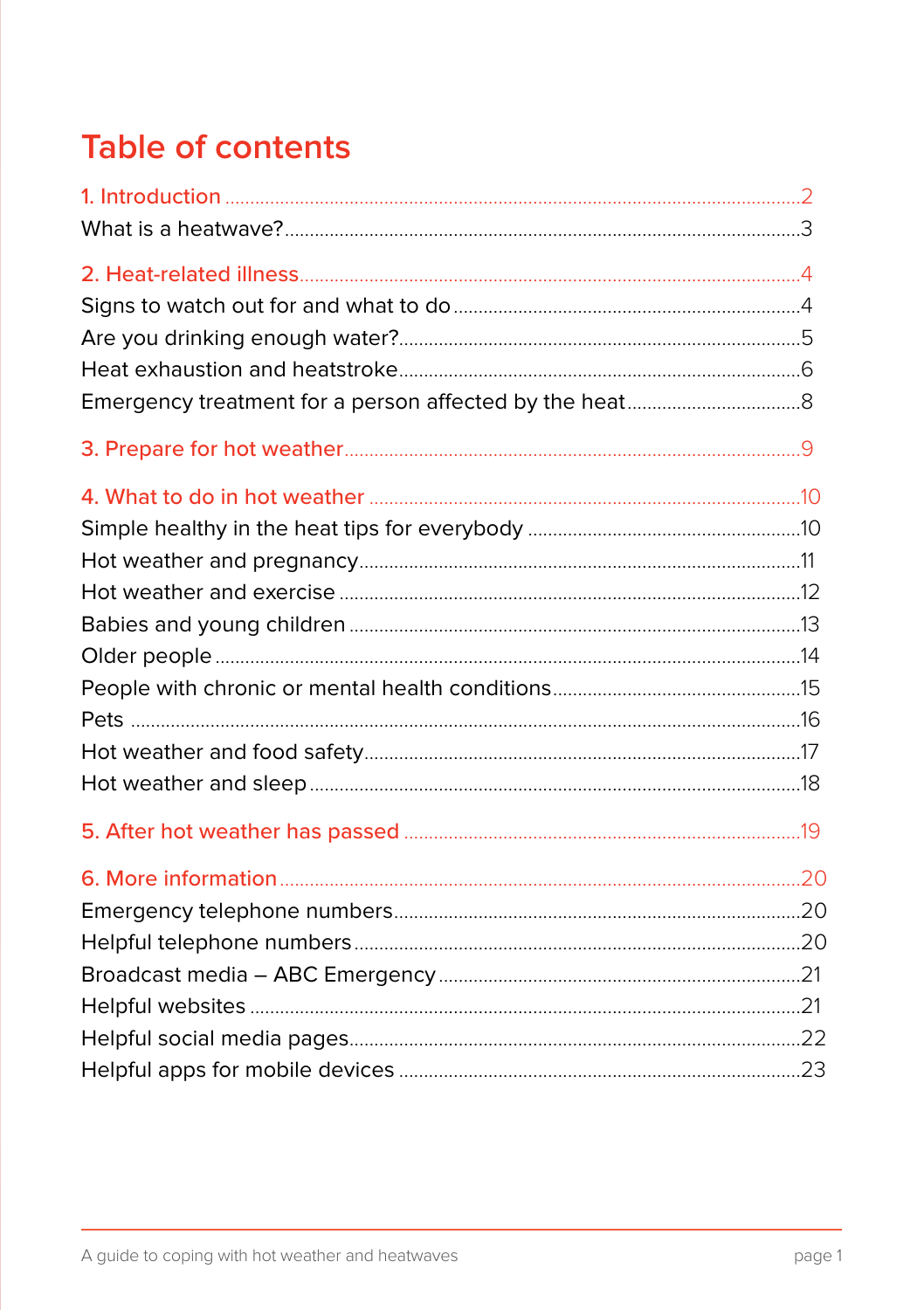# INTRODUCTION

**1999**<br>During<br>periods During the summer months, South Australia can experience long periods of hot weather and heatwaves.

Everyone is at risk of heat-related illness during hot weather and heatwaves, and some groups of people, such as:

- > babies and young children
- > pregnant women
- > the elderly (especially those living alone)
- > people with chronic illnesses (renal, cardiovascular and mental health)
- > people with mobility issues

are more at risk of heat-related illness than others.

This guide has been produced to help you to care for yourself and others when the weather is hot. It gives advice on:

- > what heat-related illness is
- > how to get ready for hot weather and heatwaves
- > how you can reduce your risk of becoming unwell
- > what to do if you or someone you know has a heat-related illness
- > what to do in an emergency and the treatment to give while waiting for an ambulance
- > how to keep safe and well after a period of hot weather.

**In a medical emergency, always call triple zero (000) for an ambulance**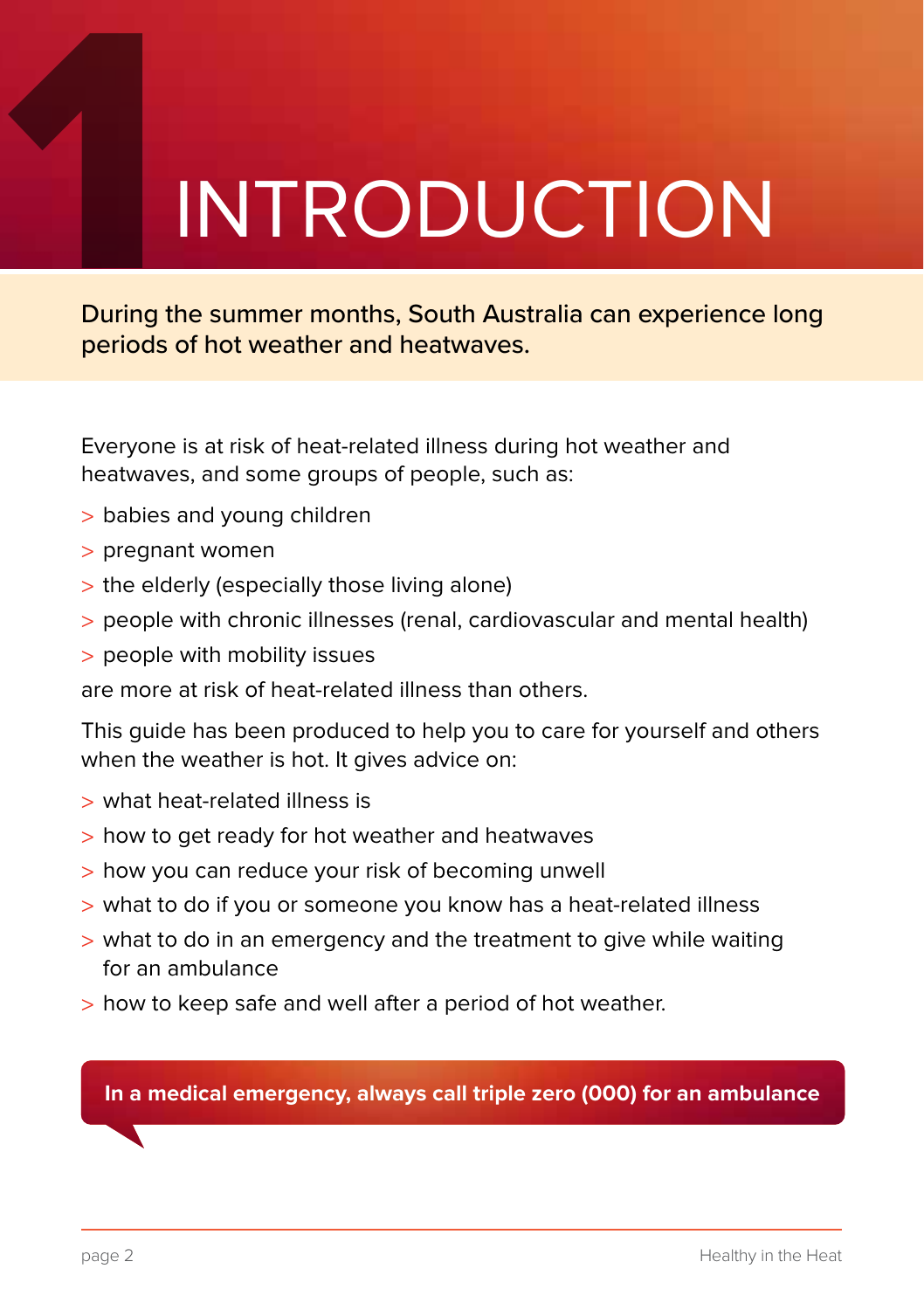### **What is a heatwave?**

#### **Heatwaves are periods of continuous hot weather.**

The State Emergency Service (SES) is the control agency for severe weather in South Australia. Throughout the summer, the Bureau of Meteorology predicts average daily temperatures and overnight minimum temperatures, and then works with the SES to issue heatwave warnings.

South Australia can experience many heatwaves, so it is important to know:

- > what the effects of heatwaves are
- > who is at risk
- > how you can prepare for it and cope.

For more information about heatwaves, visit [www.ses.sa.gov.au.](http://www.ses.sa.gov.au)

Check radio, television and online news regularly for information and advice.

#### **A heatwave is more than just 'hotter than usual' weather**



When temperatures are hotter than 35°C, your body may not be able to cool you down enough for you to stay healthy, especially if you are an older person or if you are taking medicines for existing conditions.



In a heatwave, you are more likely to develop a heat-related illness and become unwell much faster than you would when in warm or hot weather.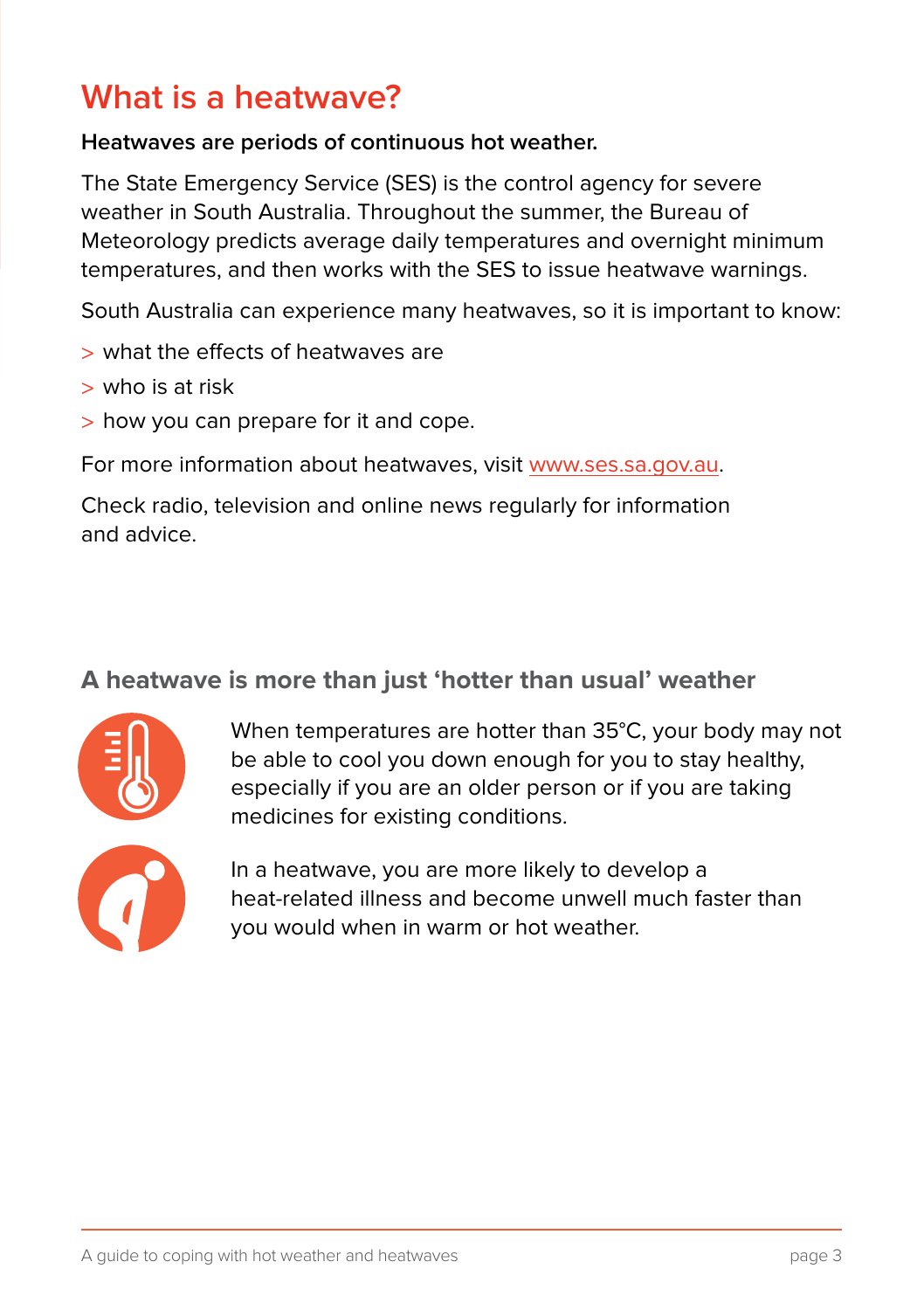# It is easy to HEAT- RELATED ILLNESS

It is easy to become overheated and dehydrated in hot weather, which can lead to serious conditions and illnesses like heat exhaustion and, in extreme cases, heatstroke.

**Early signs of dehydration and heat-related illness include:** 

- > sweating heavily
- > having a raised temperature
- > feeling tired and lethargic
- > reduced appetite
- > feeling thirsty
- > being irritable
- > twitching or having painful muscle cramps in the arms, legs or abdomen
- > feeling dizzy and faint.

#### **If you or someone you know is showing these signs and feeling unwell:**

- > stop what you are doing, go to a cool, shaded place and lie down
- > drink plenty of water or other fluids, avoiding caffeine and alcohol
- > try to cool down with a fan or an air-conditioner, a cool damp towel around your neck, cool water sprayed on your skin or by having a cool shower or bath
- > use massage to ease any spasms or cramps, then use ice packs
- > if still unwell after taking these steps, seek medical advice as soon as possible.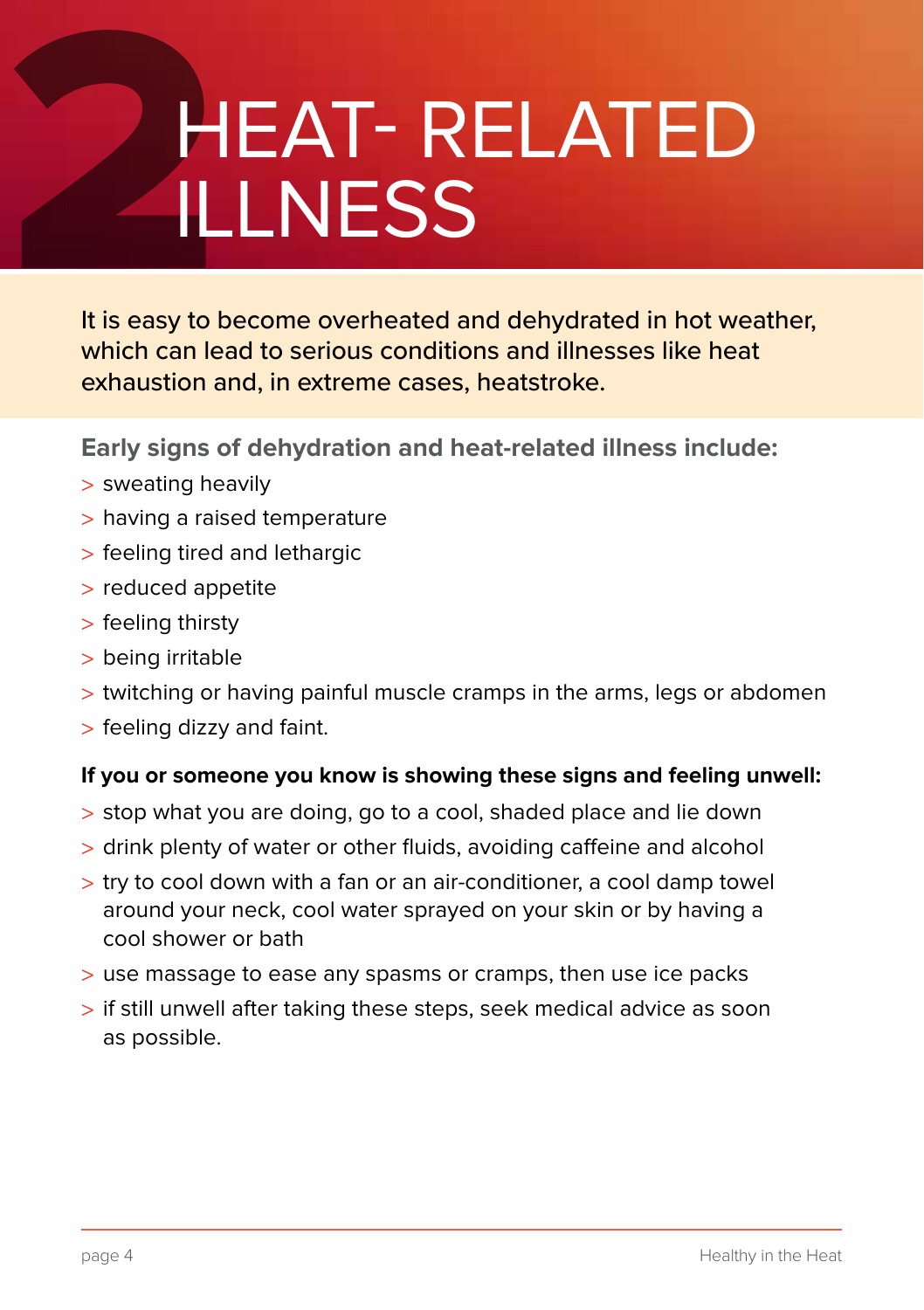# **ARE YOU DRINKING ENOUGH WATER?**

The colour of your urine can tell you if you are drinking enough water or if you are dehydrated.

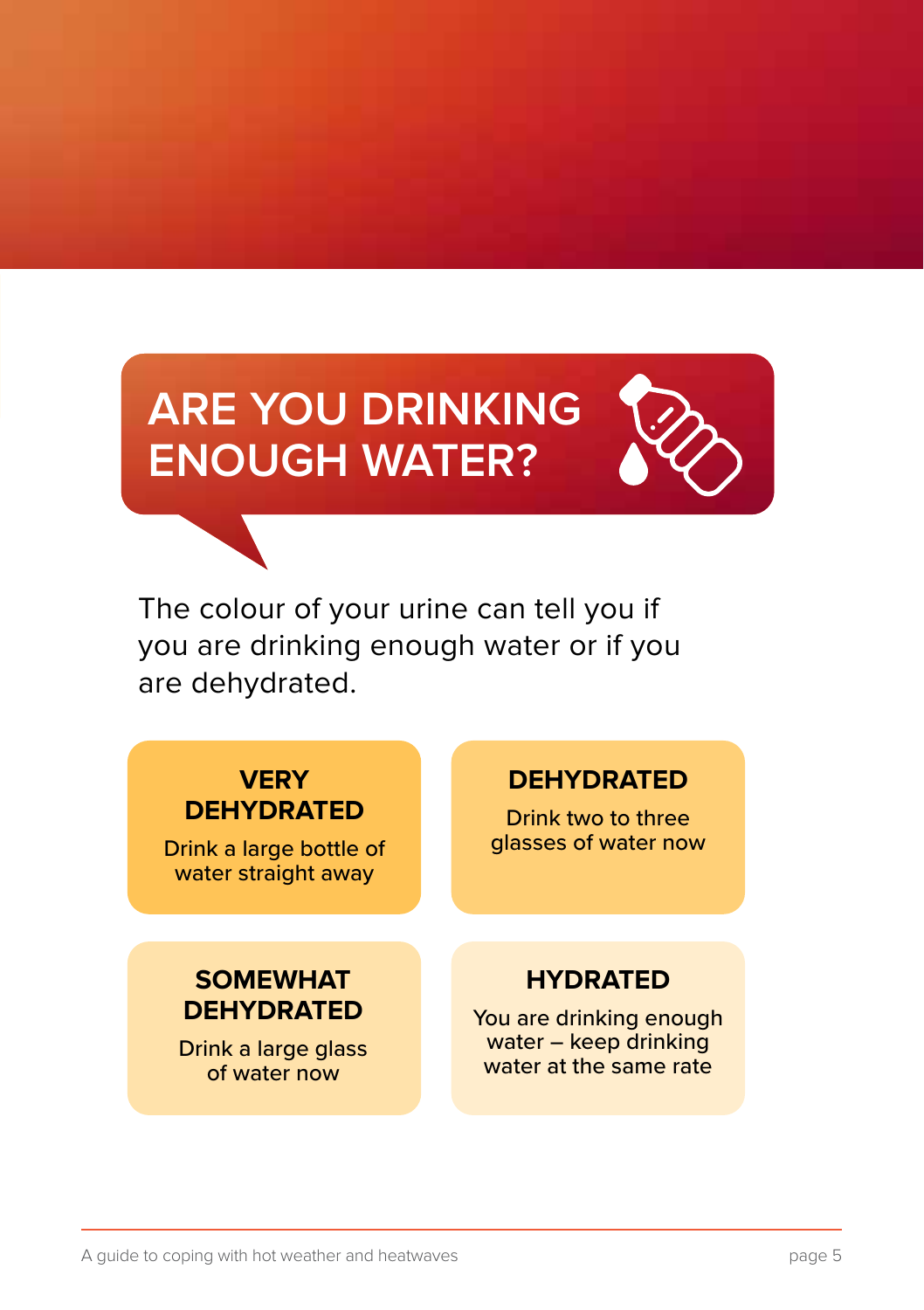# **HEAT EXHAUSTION AND HEATSTROKE**

More serious heat-related illnesses include heat exhaustion and heatstroke. Both conditions can be made worse if the person suffering them has a heart (cardiovascular) disease or if they are taking some types of medicines.

### **Heat exhaustion**

Heat exhaustion is a mild to moderate illness caused by water or salt depletion, that results from exposure to high heat or strenuous physical exercise.

Signs and symptoms of heat exhaustion include (in addition to those on page 4):

- > headaches
- > having a raised temperature
- > fatigue, weakness and restlessness
- > nausea and vomiting

> sweating heavily

> weak, rapid pulse

> anxiety

> poor coordination.

What to do if you or someone you know is showing the signs of heat exhaustion:

- > stop what you are doing, go to a cool, shaded place and lie down with legs supported and slightly lifted
- > slowly sip plenty of water or fruit juice, avoiding caffeine and alcohol
- > try to cool down with a fan or an air-conditioner, cool water sprayed on skin or by having a cool shower or bath
- > reduce body temperature by putting cool packs under the armpits, in the groin and on the back of the neck
- > use massage to ease spasms or cramps, then use ice packs.

**If symptoms of heat exhaustion last for more than an hour, call 000 immediately for an ambulance or go to a hospital Emergency Department.**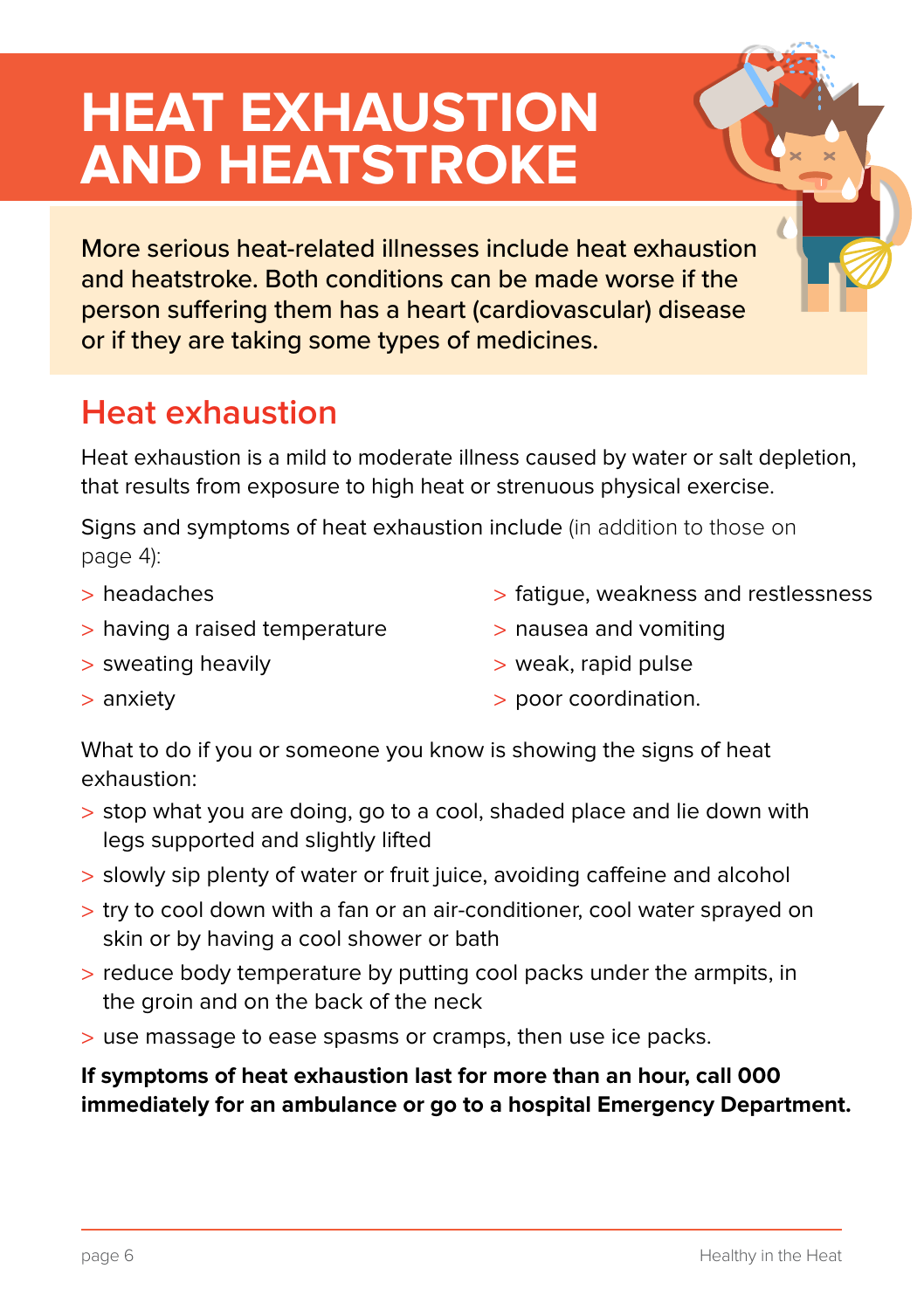### **Heatstroke**

Heatstroke is an extreme medical emergency. If not treated immediately, it can lead to permanent damage to vital organs or even death.

Heatstroke is a severe illness where a person's temperature is greater than 40°C, and the person is experiencing delirium (confusion), convulsions, or coma, resulting from exposure to high heat or strenuous physical exercise.

#### **If you notice any of the following sign and symptoms of heatstroke in yourself or others, call 000 immediately for an ambulance:**

- > headaches, dizziness, nausea, vomiting and confusion
- > having flushed, hot and unusually dry skin
- > being extremely thirsty
- > having a dry, swollen tongue
- > having a sudden rise in body temperature to more than 40°C
- > being disoriented or delirious
- > slurred speech
- > being aggressive or behaving strangely
- > convulsions, seizures or coma.
- > may be sweating and skin may feel deceptively cool
- > rapid pulse

### **Heatstroke is an extreme medical emergency.**

 **If you think you or someone else is suffering from heatstroke, call 000 immediately for an ambulance.**

**SEE THE NEXT PAGE FOR EMERGENCY TREATMENT FOR HEATSTROKE**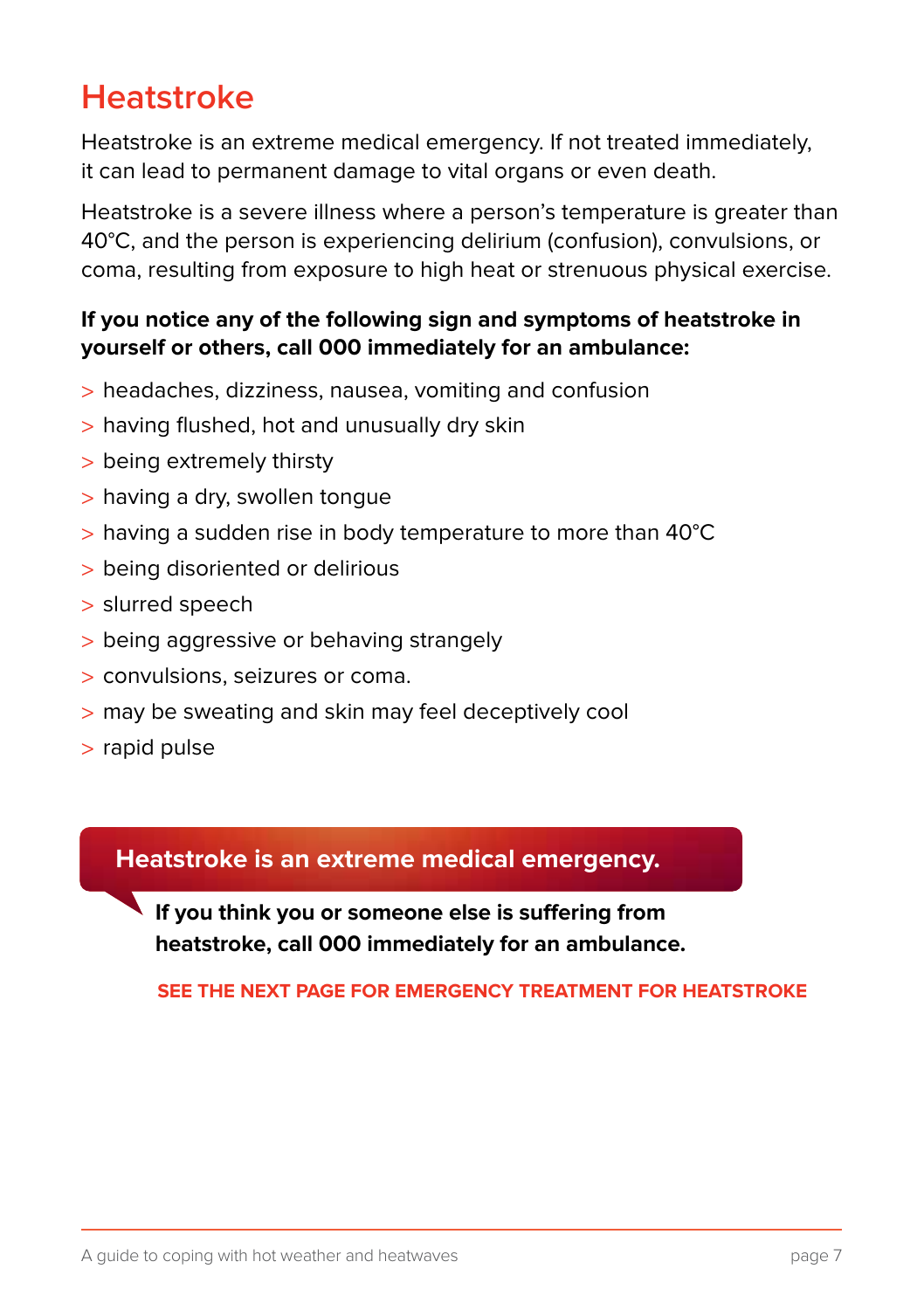### **Emergency treatment for a person affected by the heat**

**Heatstroke** is an extreme medical emergency. If not treated immediately, it can lead to permanent damage to vital organs or even death.

#### **If you notice any of the signs and symptoms of heatstroke in yourself or others, call 000 immediately for an ambulance.**

#### **While waiting for the ambulance to arrive:**

- > if possible, move the person to somewhere cool and keep them still
- > loosen their clothes, sprinkle them with cool water, or wrap them in a damp sheet
- > place cool, damp cloths in their armpits, on the back of their neck and on their forehead to cool them down as quickly as possible
- > use a fan to help cool them down if one is available
- > do not give aspirin or paracetamol to a person affected by heat.

#### **If the person is conscious:**

- > try to keep them calm
- > give them small sips of water or fruit juice
- > stay with them until the ambulance arrives.

#### **If the person is unconscious:**

- > check their airway is clear
- > monitor their pulse rate
- > stay with them until the ambulance arrives.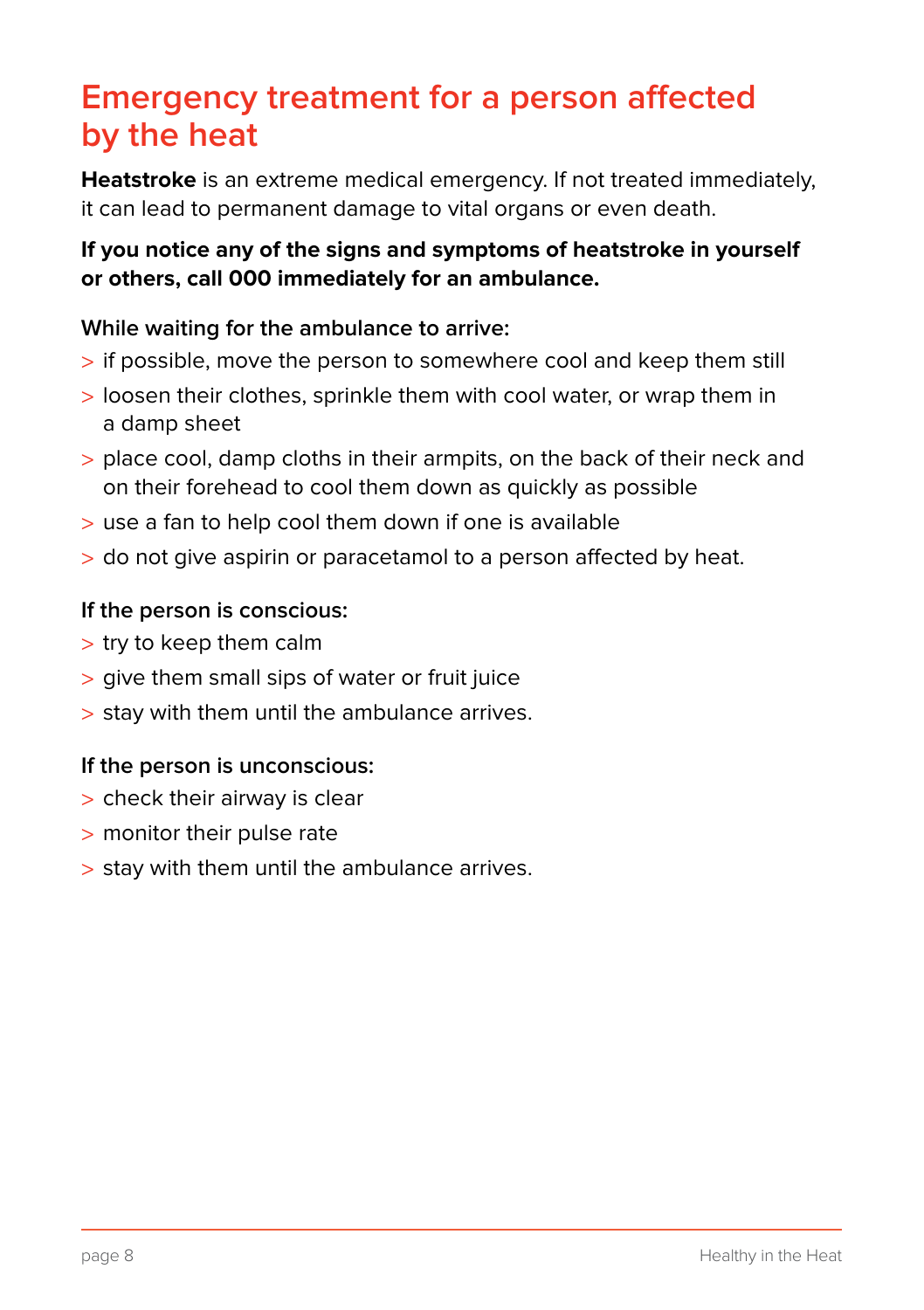# PREPARE FOR HOT WEATHER

Simple step<br>affected by Simple steps you can take to reduce your chances of becoming affected by the heat and unwell during very hot weather.

#### **Before summer begins**

Check your fans and air-conditioners to make sure they are working and that filters, pads and air vents are clean.

If you have been using a reverse-cycle air-conditioner, make sure it is set to 'cool' before summer begins.

Learn the signs of heat related illness so you can respond quickly if you or someone you know becomes sick.

If you regularly take medicines, check with your doctor about whether they will affect what you should do when it gets very hot.

Put together a small emergency kit, including a torch, batteries, a first aid kit and a list of important telephone numbers.

Think about how you will look after your pets and keep them healthy and cool when the weather gets very hot.

Make a plan for keeping in regular contact with friends and neighbours when it is very hot in case you or they need help.

Make sure you have food and other groceries at home so you are less likely to need to go out when it is really hot.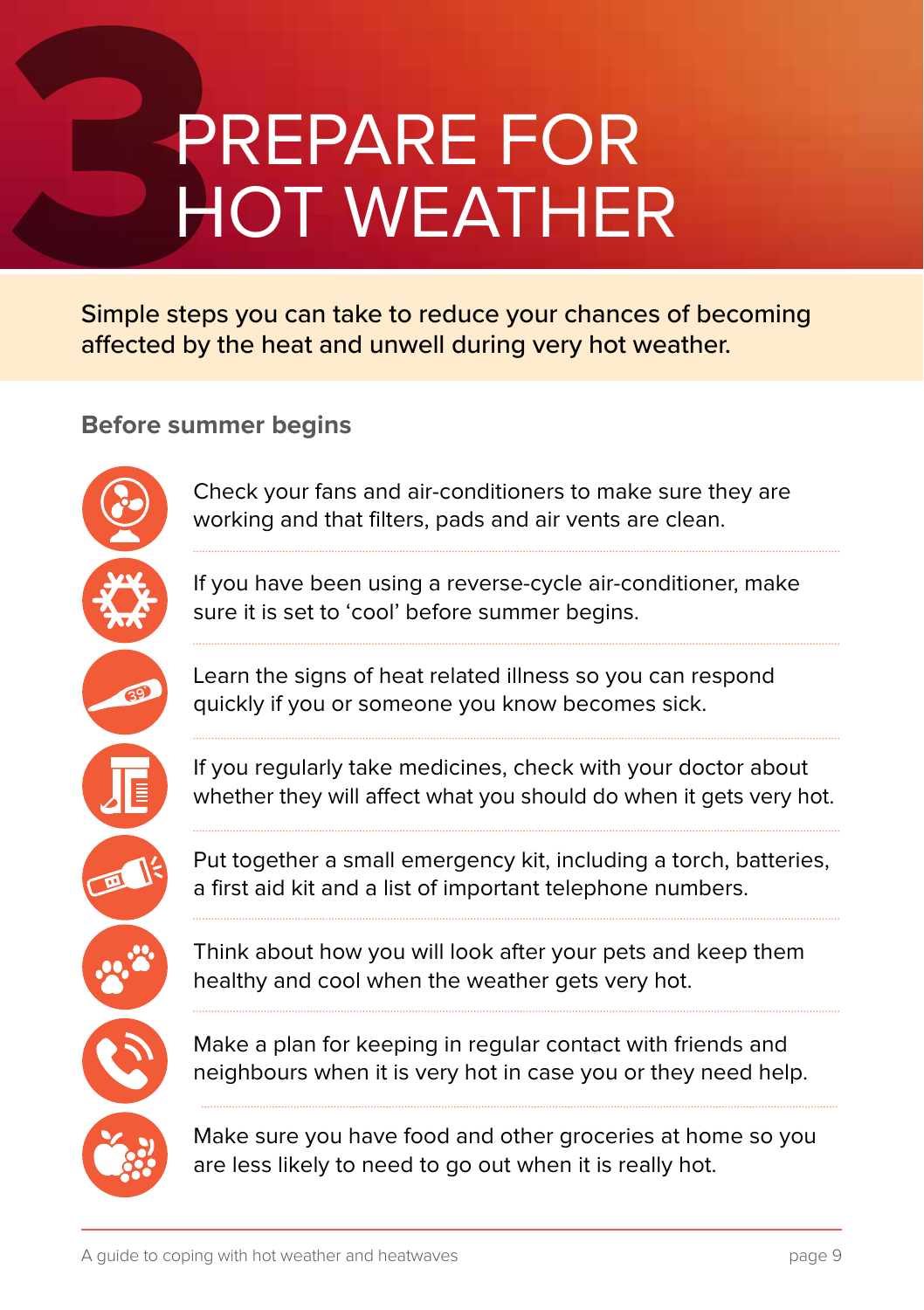# 4 WHAT TO DO IN HOT WEATHER

In this section you will find tips for everybody, as well as specific advice about caring for people who are very vulnerable to hot weather and heat-related illness.

**Simple healthy in the heat steps for everybody**

Here are some simple steps we should all take to help us to stay healthy in the heat:



Drink plenty of fluids – water is best. Avoid caffeine and alcohol.



Check local weather forecasts so you know when hot weather is coming and you can plan ahead.



If you do have to go outside during the day, wear long, loose-fitting clothing and a hat, and apply plenty of SPF30+ sunscreen (reapply every 2 hours).



If you have been prescribed medicines, keep taking them regularly.



Stay indoors as much as you can with a fan or air-conditioner on.



Avoid going outside during the hottest part of the day.



If you prefer to exercise outside, do it early in the day when it is cooler.



Keep curtains, blinds and windows closed during the day to keep your home cool.



Look out for family and friends who may be at risk of heat-related illness, and older people who live alone.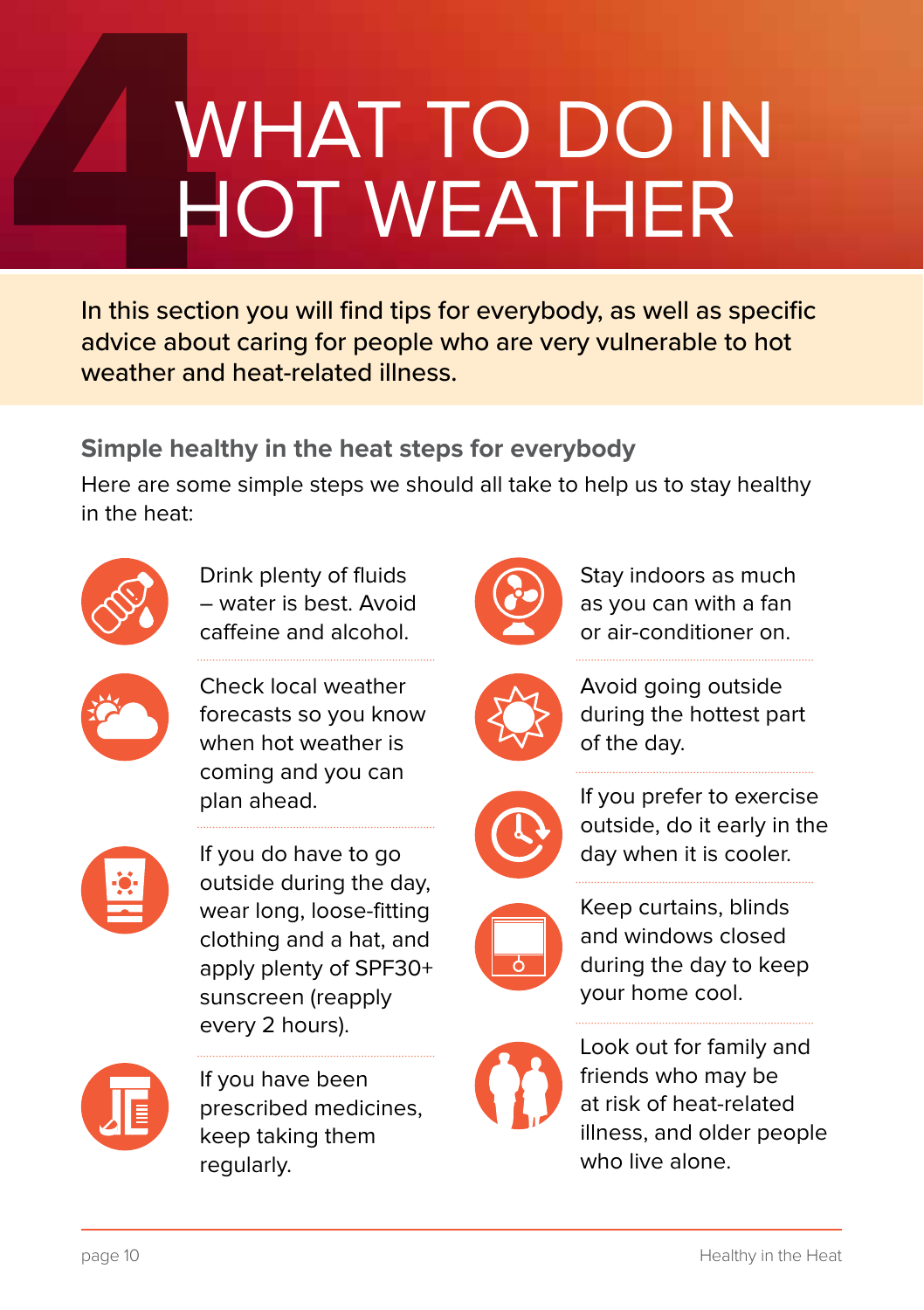# HOT WEATHER and **PREGNANCY**

If you are pregnant, it is important for your health and the health of your baby to follow the tips in this guide when the weather is hot.

During pregnancy, most women have higher body temperatures, making them more sensitive to heat in hot weather. For this reason, pregnant women need to take extra steps to make sure they and their unborn babies do not overheat.



If you feel unwell because of the heat, it is important that you stop what you are doing and lie down in a cool, air-conditioned room.



Pace yourself. Ask for help if you are too hot or tired to cook, clean, or run errands. Put your feet up whenever you can. Growing a baby is hard work and you need plenty of rest during the day.



If you continue to experience heat-related symptoms as described in this guide, speak with your General Practitioner, obstetrician, midwife or the maternity unit where you plan to give birth for specific medical advice.



Lying and sleeping on your left side will mean that more blood and nutrients will reach the placenta and your baby.

**In a medical emergency, always call triple zero (000) for an ambulance**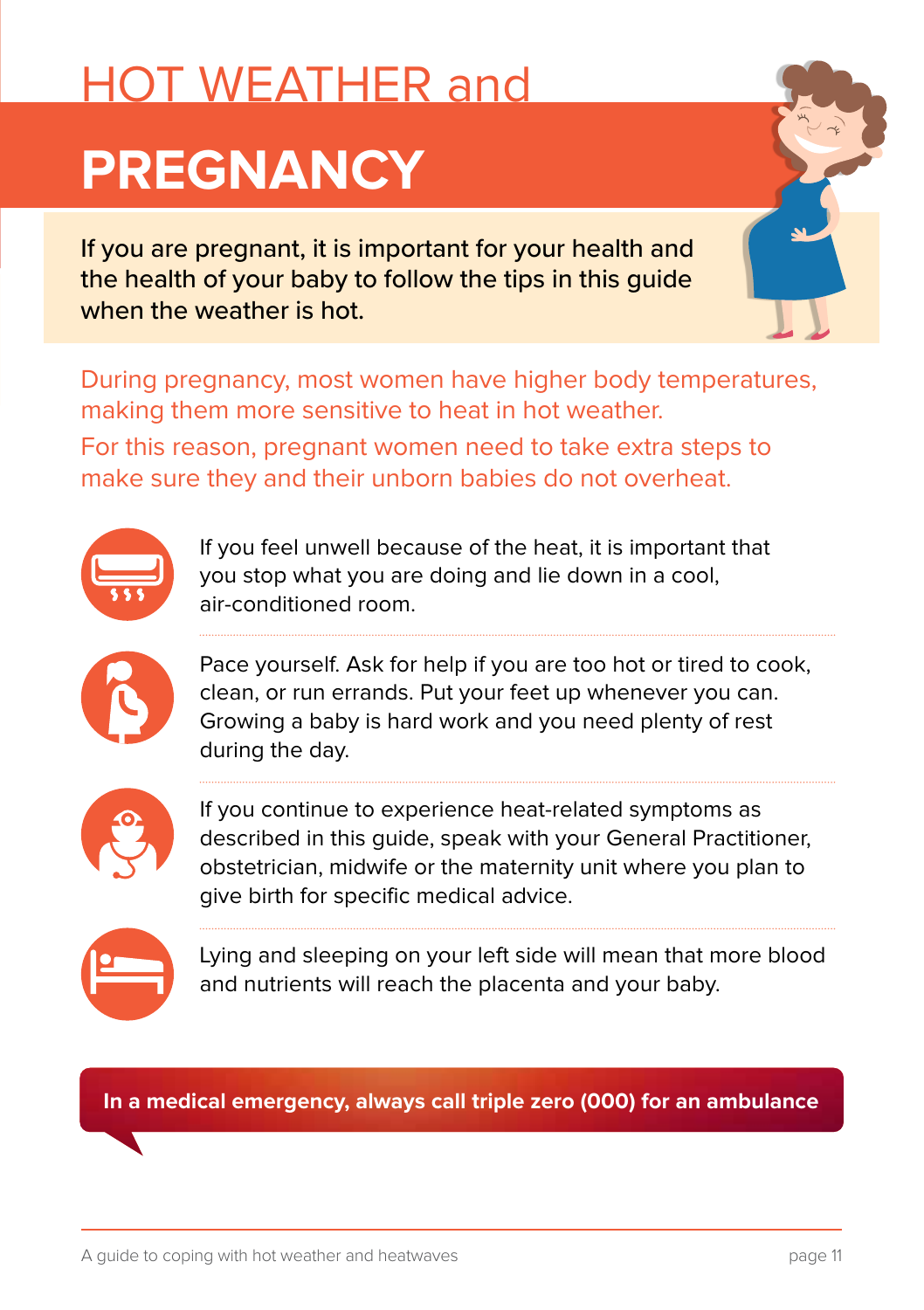# HOT WEATHER and

# **EXERCISE**

Staying healthy in hot weather may mean you have to change your exercise routine to reduce your risk of heat-related illness.

**When the weather is hot, it is important to:**



Use common sense – exercise moderately and, if you start to feel ill, slow down and stop.

Light coloured, loose-fitting clothes made from natural fibres like cotton will let sweat evaporate more easily, helping to keep you cool.

Drink plenty of water before and during exercise.



If you like to exercise outside, do it early in the day when the temperature is cooler and try to stay in the shade.



During daylight hours, wear a hat and sunglasses, and make sure you apply SPF30+ sunscreen at least 20 minutes before you go outdoors (and reapply every 2 hours).



Keep cool by modifying your routine – for example, swap a run for a swim or work out in an air-conditioned room or gym.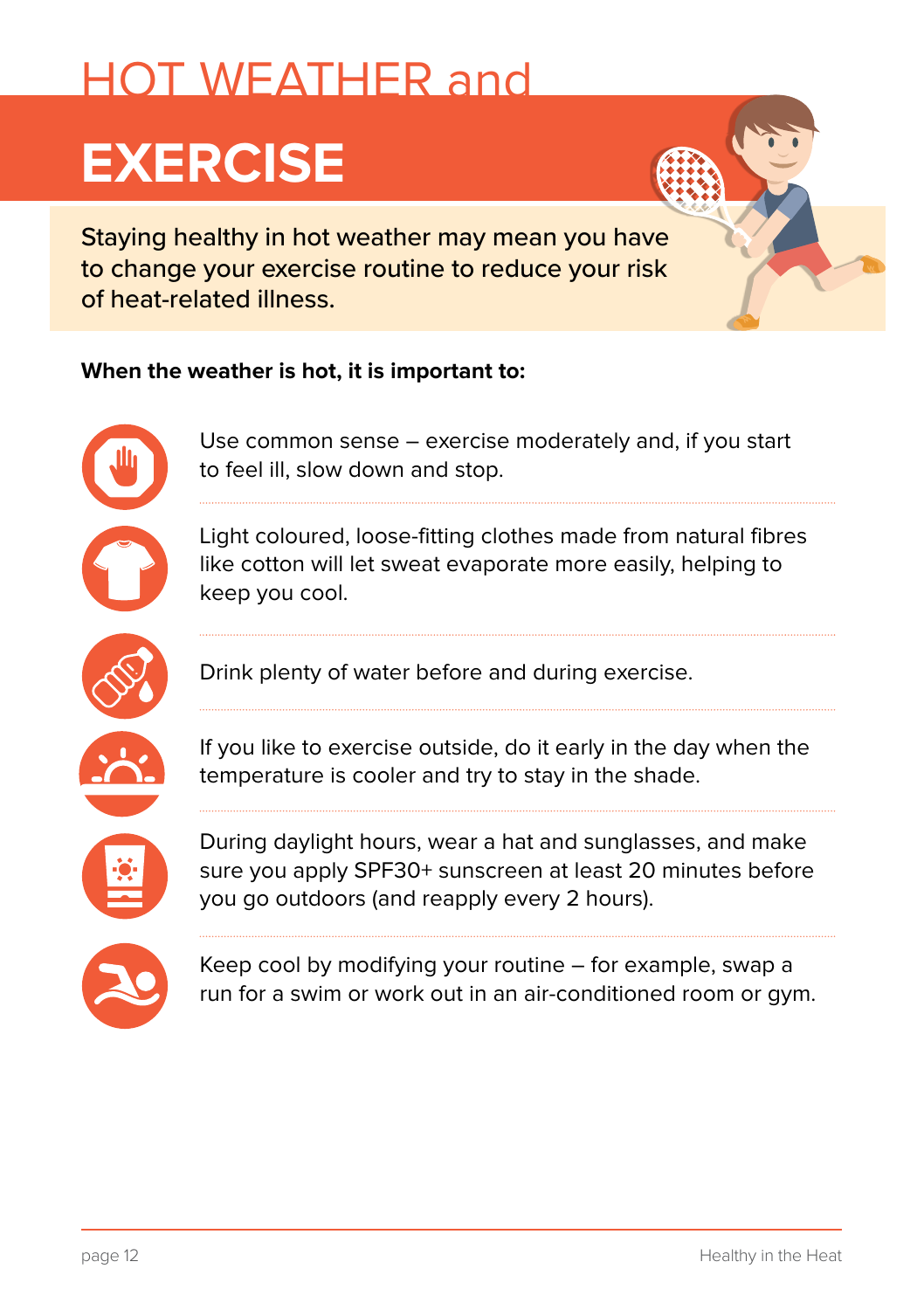# **BABIES AND YOUNG CHILDREN**





In hot weather, **Breast-fed babies** may need extra breast-feeds, but if they are under 6 months it is not recommended to give them water. **Bottle-fed babies** may need extra feeds and can be offered small amounts of cooled boiled water as needed.

Make sure young children have regular drinks throughout the day. Water is best. Avoid giving them sugary or fizzy drinks.

Dress babies and young children in light, loose-fitting clothing, like singlets and nappies, or loose tops.

Never leave babies or children in a car.

Choose the coolest place in your home for babies or young children to sleep, making sure air can circulate around their bassinette or cot.

Avoid taking babies or young children out in the hottest part of the day. If you go out, stay in the shade, protect their skin with loose-fitting clothing and a hat, and use baby or toddler formula sunscreen.

To help babies and young children cool down, sponge them with lukewarm (not cold) water.

Avoid using baby carriers and slings in the heat as they restrict airflow and babies may be more likely to overheat.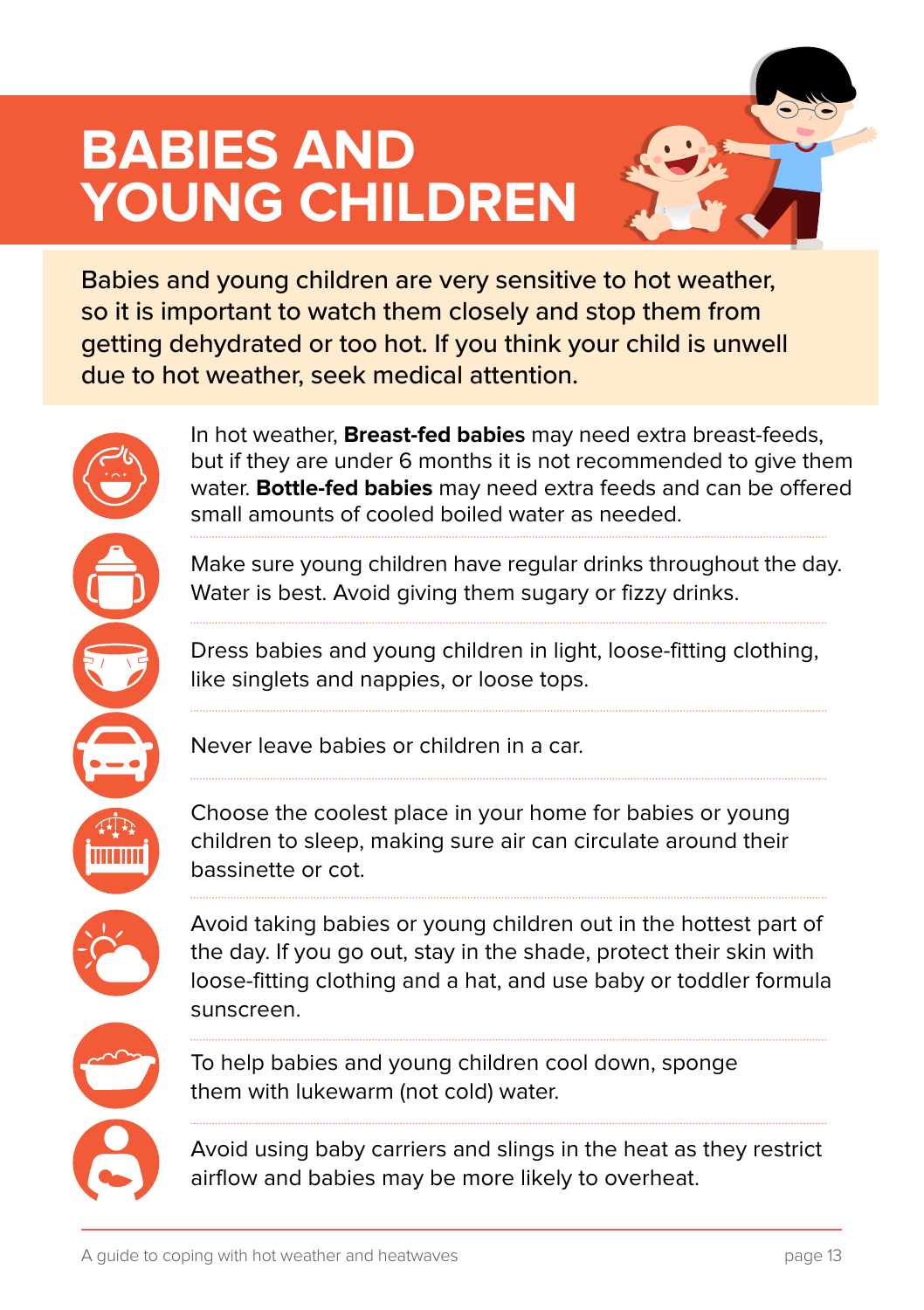# **OLDER PEOPLE**



As we age, we have a higher risk of heat-related illness, especially if we live alone, have medical conditions, or take certain medicines.

Physical changes happen as we get older, and we may be less likely to notice we are becoming overheated or dehydrated, and some medications can make this worse. Older people are also less able to cool their body by sweating.

Speak with your doctor or pharmacist for advice about medicines you are taking. If you are an older person or if care for someone elderly, the following tips may help:

> Use air-conditioners and fans set to cool, put a wet cloth around your neck, or put your feet in a bowl of cool water.

Drink plenty of water throughout the day, even if you do not feel thirsty, and take a bottle of water wherever you go.

Swap large meals for smaller ones. Make cool meals, like salads, and avoid using ovens or stoves in hot weather – they can make your home much hotter.



Arrange for a friend or relative to visit you twice a day to check how you are and that you have everything you need to stay healthy in the heat.



Register with the free Red Cross Telecross REDi service on 1800 188 071. Trained Red Cross volunteers call older people up to three times a day to make sure they are well and coping in hot weather.



A trip to an air-conditioned public space, like the local library, cinema or shopping centre, may give you some relief from hot weather. But remember, avoid going outside in the hottest part of the day.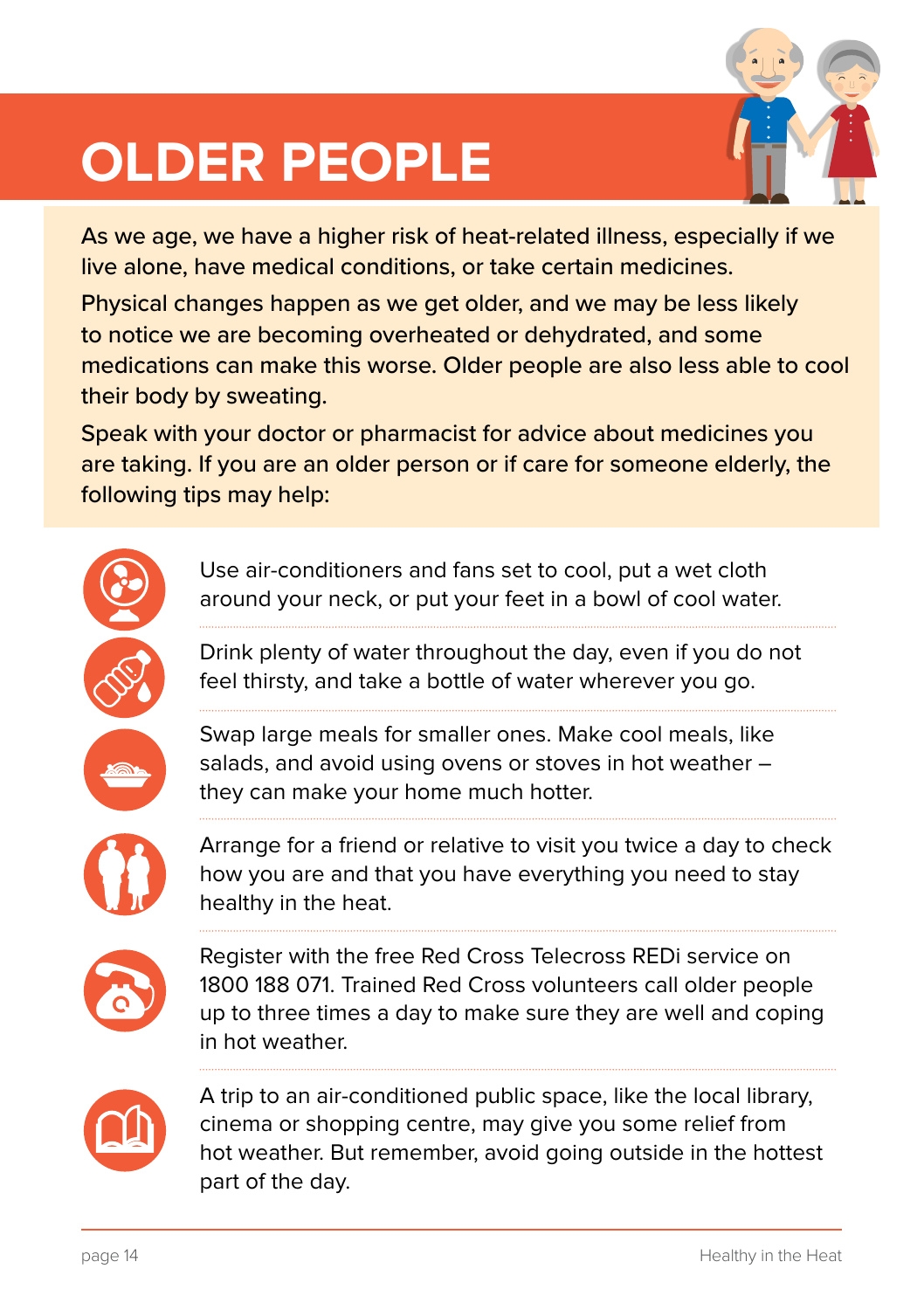# **PEOPLE WITH CHRONIC OR MENTAL HEALTH CONDITIONS**

If you or someone you care for have a chronic health condition (e.g. renal, cardiovascular and mental health), or if you take certain medicines, you may be more likely to have health problems when the weather is hot.



Medicines may change how your body responds to hot weather and could mean you do not realise that you are becoming overheated or dehydrated.



Check with your doctor about how much water you should drink when the weather is hot and always carry a bottle of water with you.



Ask your doctor or GP about the medicines you take and how to reduce the risks of health problems during hot weather.



Continue taking your medicines as they have been prescribed by your doctor.



Ask a friend or relative to check in with you every day to see how you are and make sure you have everything you need to stay healthy in the heat, especially if you live alone.



Be alert: A person with a mental health condition or a cognitively-impaired person may not be able to tell you when they are feeling hot or unwell.

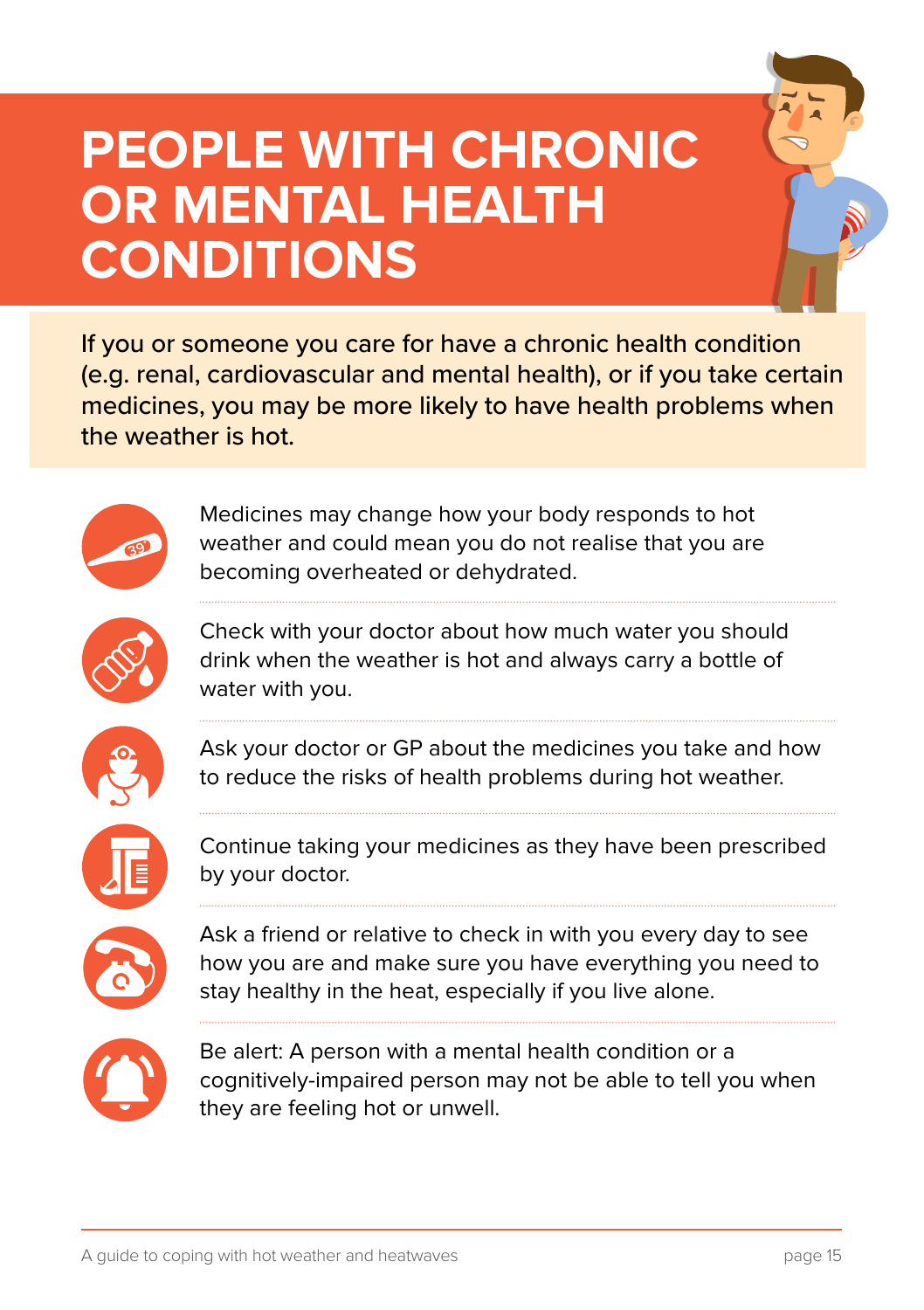# **PETS**



Like people, animals can be affected by hot weather and suffer heat-related illnesses. Follow these tips to keep your pet cool when the weather is hot:



If possible, bring pets inside when the weather is hot. If they cannot be indoors, make sure they have plenty of shelter and shade. Pets in cages, like birds, rabbits and guinea pigs, need to be kept indoors or in shade at all times of the day on extremely hot days.



Never walk your dog on hot pavements, roads or sand – paws are sensitive and burn easily.

Do not leave your pet's food outside in the heat – if they do not eat it straight away, cover it and put it in the fridge for later.

Make sure pets have two large bowls of clean, fresh water to drink (in case one runs out or is knocked over), and put both in the shade. Ice blocks help keep their water cool for longer.



Never leave pets in a closed shed, garage or car – the temperature inside will get very hot very quickly.

Walk your dog early in the morning or later in the day when it's cooler.

**If your pet is showing signs of heat stress, like panting, sweating or drooling:**

- > move them to a cool place
- $>$  try to get them to drink water you may have to pour some into their mouth
- > if your dog is overheated, stand it in water up to its belly
- > seek urgent medical attention for your pet from a vet.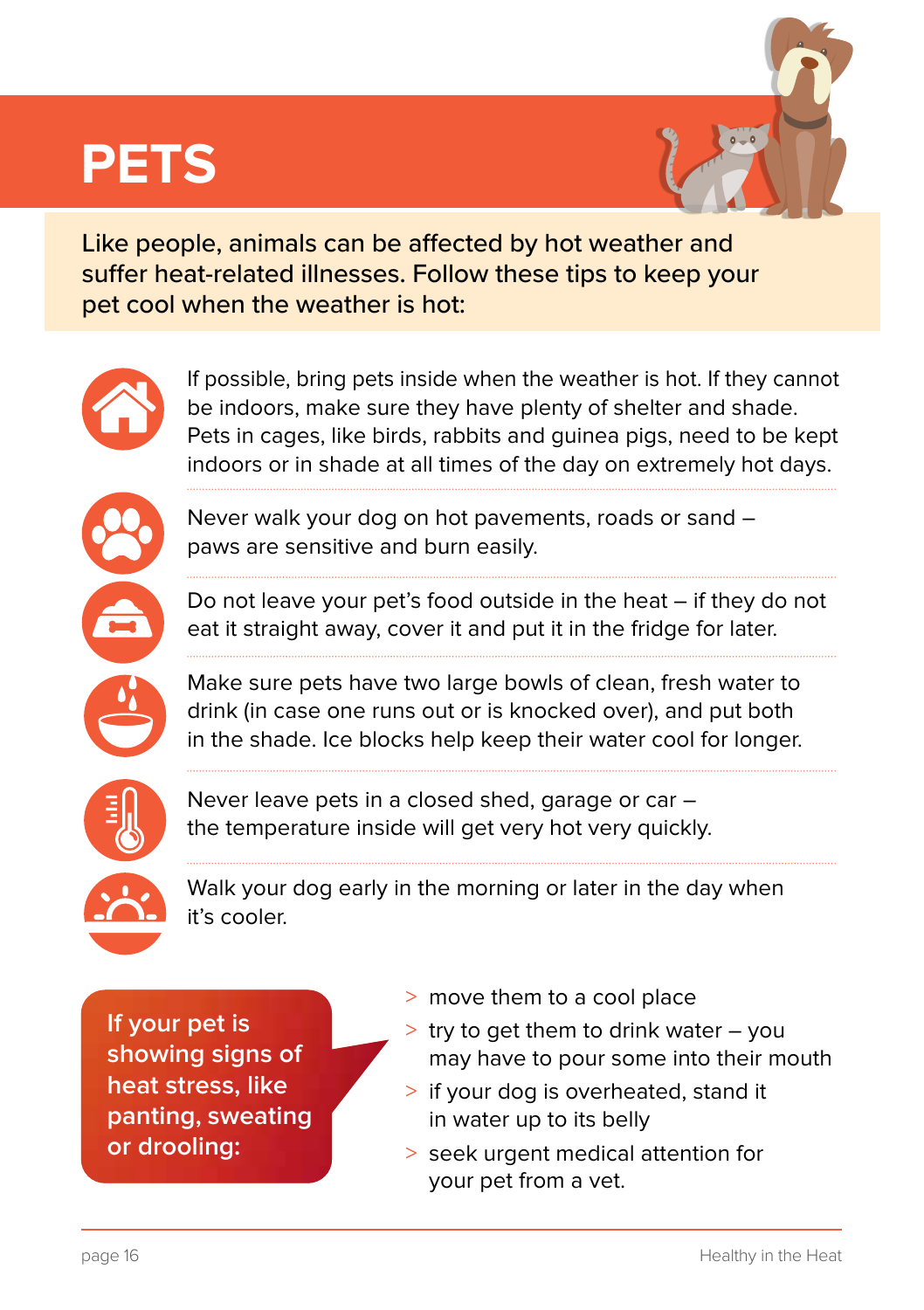# **FOOD SAFETY** HOT WEATHER and



Food safety is important at all times but it is especially important in hot weather and a heatwave. Bacteria grows much more quickly on food when conditions are hot, increasing the risk of food poisoning.



Make sure your fridge is clean, uncluttered and set at 5°C or less.



Don't leave food out for too long (never more than 2 hours out of the fridge)



fridge as soon as they stop steaming. Immediately pack

Put leftovers in the



in the fridge and freezer when you get home.

chilled and frozen foods





Never leave food in a hot car.

**For more information about food safety and how you can prevent food poisoning,** 

**visit [www.sahealth.sa.gov.au/foodsafety](http://www.sahealth.sa.gov.au/foodsafety)**



the kitchen bench.



Take insulated cooler bags to the shops to carry chilled and frozen foods.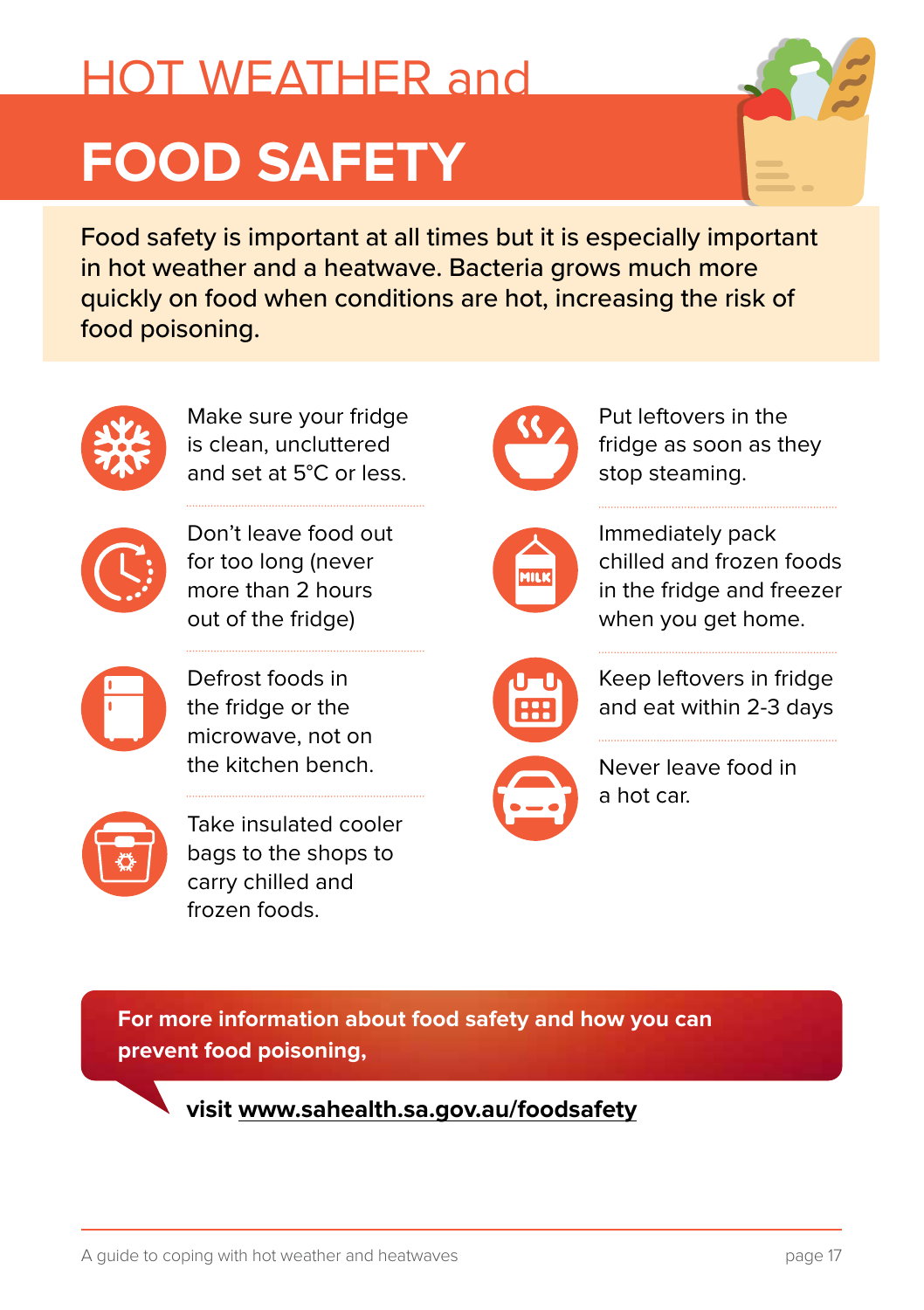# HOT WEATHER and

# **SLEEP**

It can be more difficult to get the sleep you need when the weather is very hot or in a heatwave.

Try these tips to help you get a better night sleep:



Keep curtains, blinds and windows closed during the day to keep your home cool.



Exercise and strenuous activities should be done earlier in the day to allow your body time to cool down before going to bed.



If you have an air conditioner, put it on before you go to bed to let the room cool down.



Having a cool shower or bath just before going to bed will help bring your temperature down, making it easier to get to sleep.



Sleep in the coolest room in your home – it might not be a bedroom.



Cool down with a wet towel or water spray bottle.



Limit daytime naps to early afternoon and make sure they are short.



If you use a fan in the bedroom, keep the door open to improve airflow.



Cotton clothing is best to sleep in because natural fibres breathe.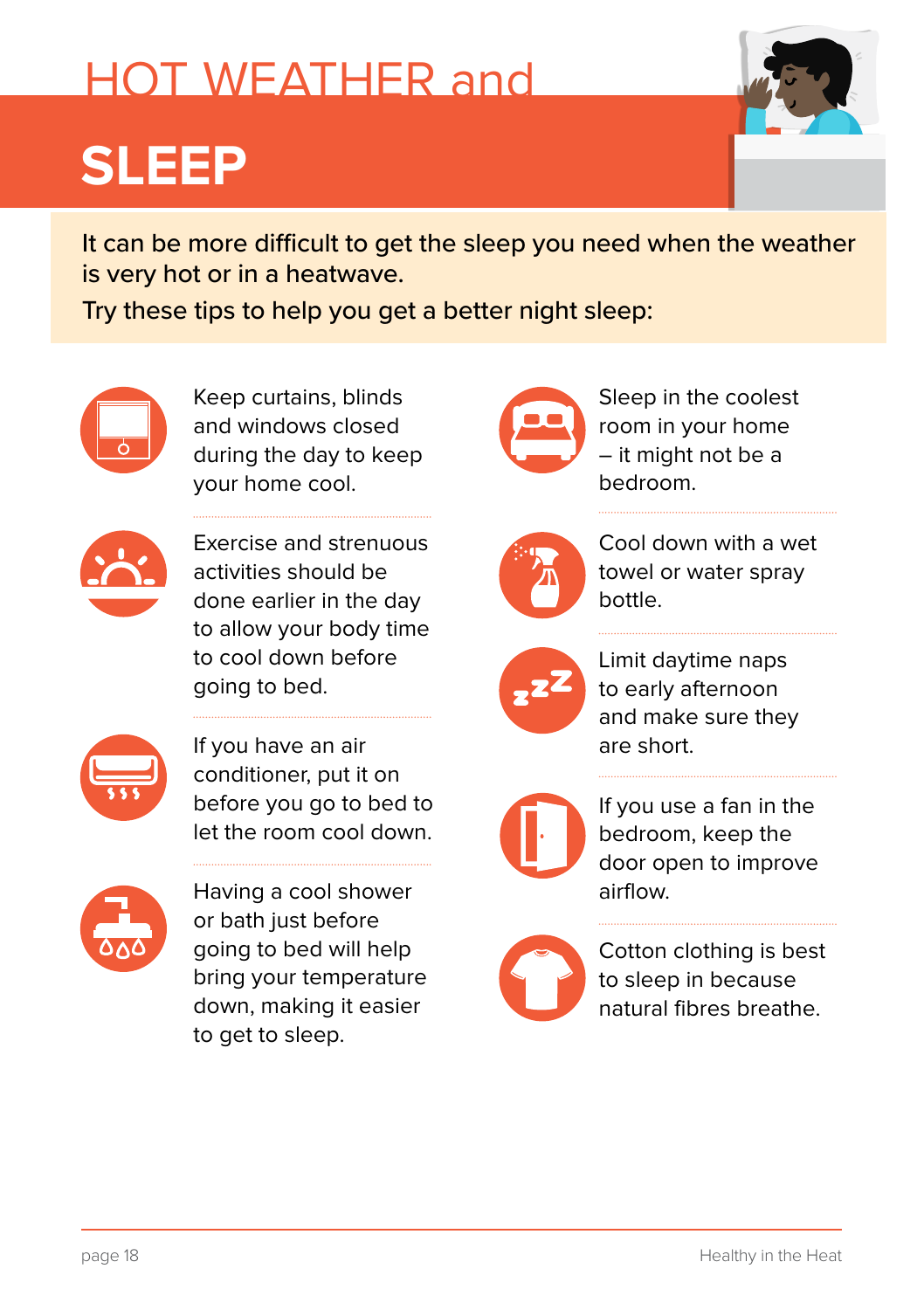# What to do v AFTER HOT WEATHER HAS PASSED

What to do when hot weather or extreme heat has passed.

Coping with hot weather can be very stressful and tiring. It can take a couple of days for you to completely recover.



Contact family and friends to see how they coped and to check if they need any help.

Open doors and windows with locking security screens to let cool air though your home.

Think about the things that you could do differently so you are better able to cope next time it is hot.

Get plenty of rest and, if you feel unwell, make a time to see your doctor.

Make any necessary changes to your home so it will be more comfortable next time there is hot weather or a heatwave.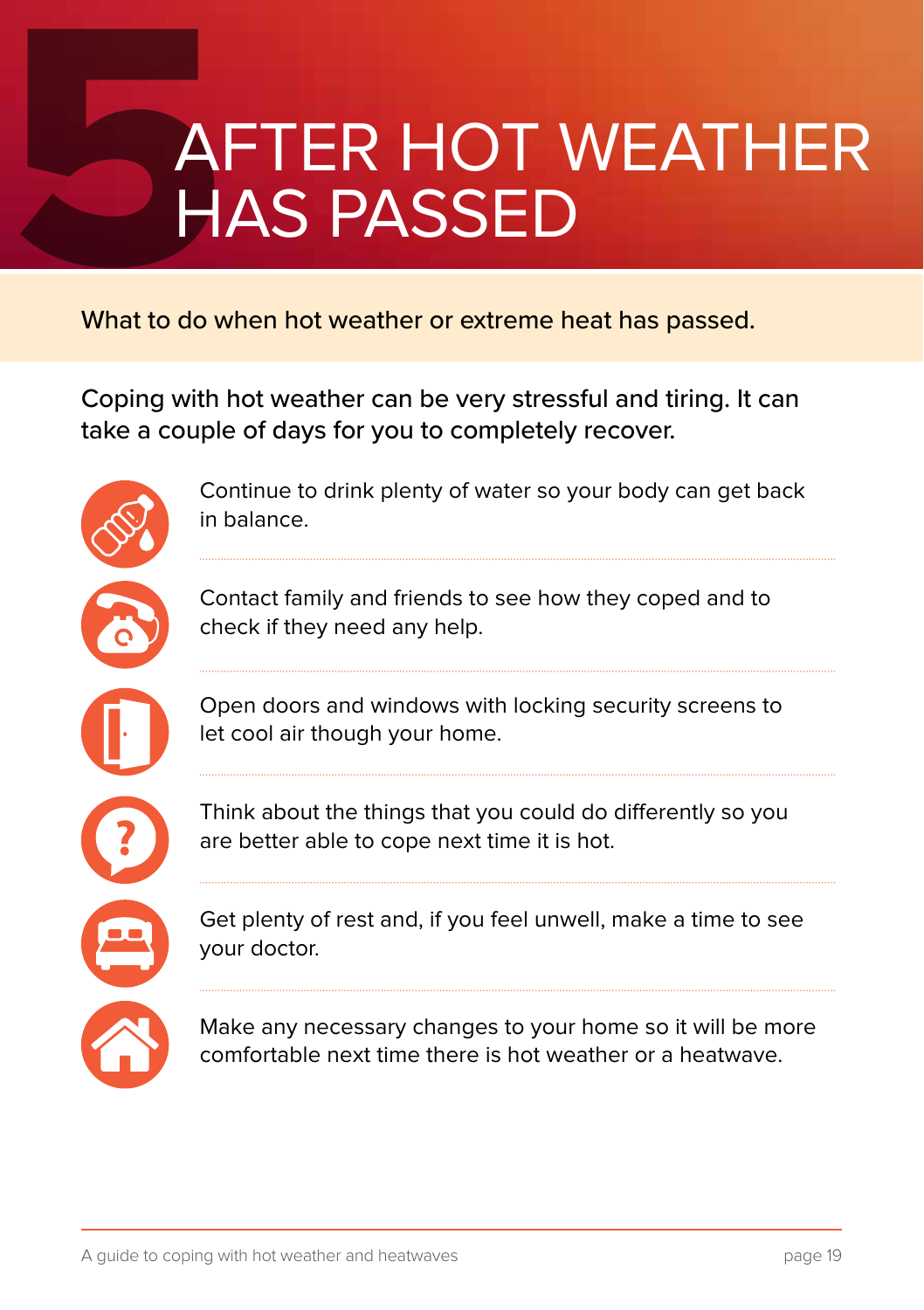# Where to go **MORE** INFORMATION

Where to go for more information.

For more information about staying healthy in the heat, visit the SA Health website at [www.sahealth.sa.gov.au/healthyintheheat](http://www.sahealth.sa.gov.au/healthyintheheat).

You can also find more information about food safety on the SA Health website at [www.sahealth.sa.gov.au/foodsafety](http://www.sahealth.sa.gov.au/foodsafety).



### **Emergency telephone numbers**

**In a medical emergency, always call triple zero (000) for an ambulance.**

For emergency assistance due to fallen trees, blackouts and structural damage to buildings caused by severe winds and storms, contact the SES on 132 500.



## **Helpful telephone numbers**

| South Australia Parent Helpline<br>(Women's and Children Health Network) | 1300 364 100 |
|--------------------------------------------------------------------------|--------------|
| Pregnancy, Birth and Baby helpline<br>(Australian Department of Health)  | 1800 882 436 |
| Red Cross Telecross REDi Service                                         | 1800 188 071 |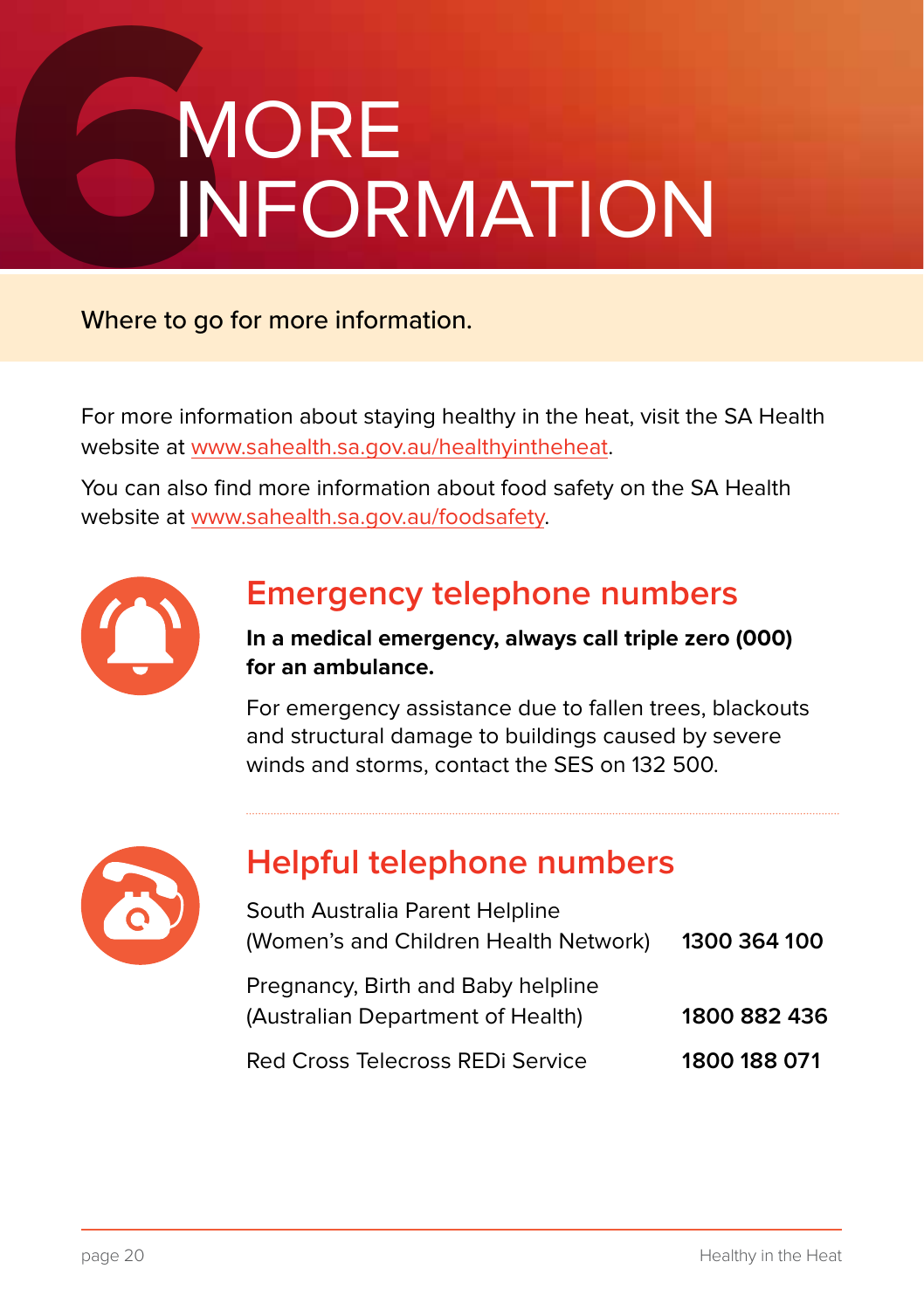

## **Broadcast media – ABC Emergency**

The Australian Broadcasting Corporation (ABC) delivers official warnings and alerts, and publishes coverage about emergencies, including a heatwave.

### **ABC Radio**

ABC Radio broadcasts throughout metropolitan and regional South Australia. To find the ABC Radio frequency in your area or an area you will be visiting during a heatwave, visit [www.abc.net.au/radio/frequency-finder](http://www.abc.net.au/radio/frequency-finder)

**ABC Emergency website**  [www.abc.net.au/news/emergency](http://www.abc.net.au/news/emergency)



# **Helpful websites**

**For health information** SA Health – Healthy In The Heat: [www.sahealth.sa.gov.au/healthyintheheat](http://www.sahealth.sa.gov.au/healthyintheheat)

**Women's and Children's Health Network** Parenting and Child Health website: [www.cyh.com](http://www.cyh.com)

#### **For emergency information** State Emergency Service: [www.ses.sa.gov.au](http://www.ses.sa.gov.au)

### **For Culturally and Linguistically Diverse (CALD) Communities**

Department of Human Services SA:<https://dhs.sa.gov.au/> Multicultural affairs (SA Gov): [www.multicultural.sa.gov.au](http://www.multicultural.sa.gov.au)

### **For weather information**

The Bureau of Meteorology (SA): [www.bom.gov.au/sa](http://www.bom.gov.au/sa) (for mobile devices):<http://m.bom.gov.au/sa/adelaide>

SA Government: [www.sa.gov.au](http://www.sa.gov.au)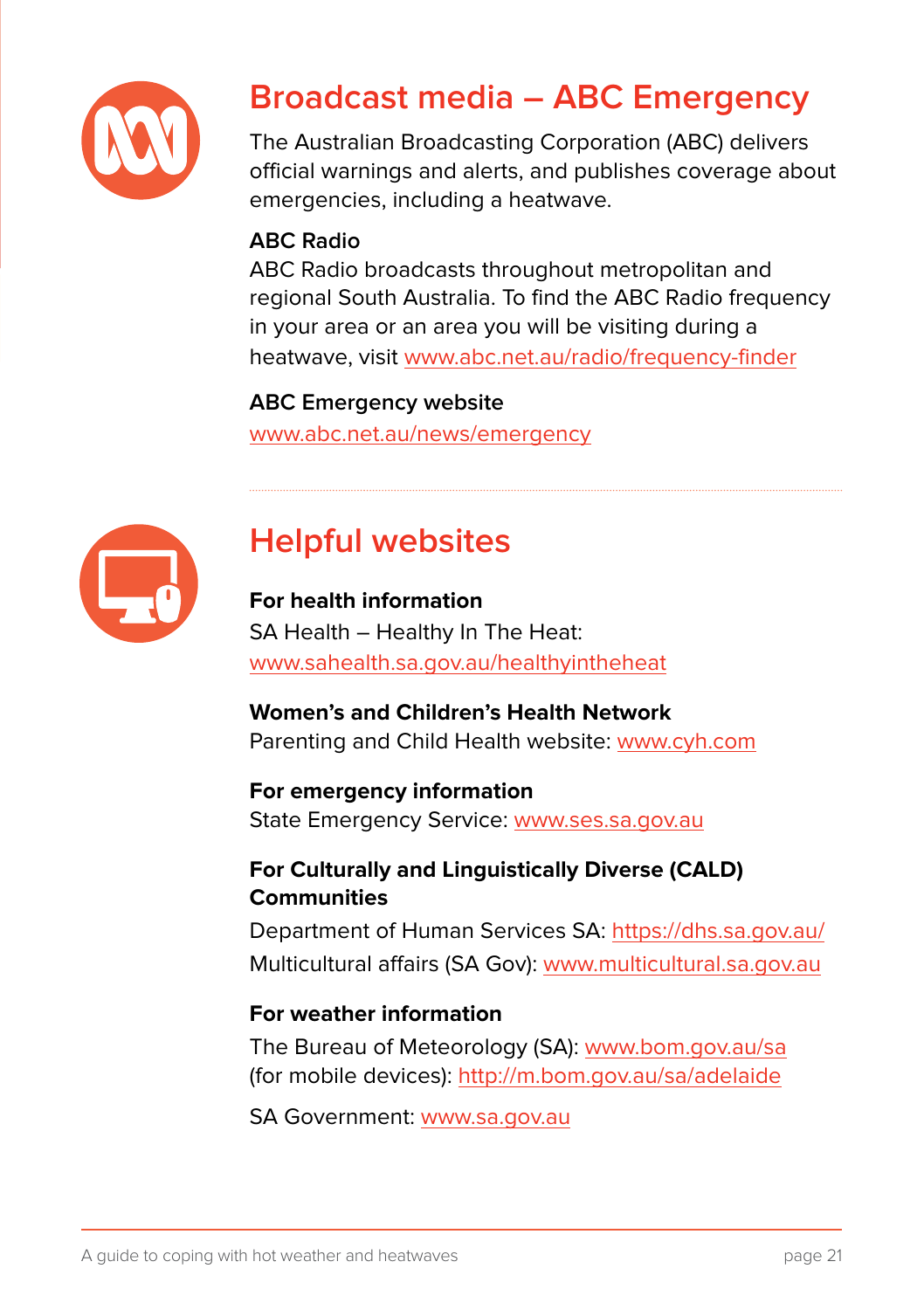

# **Helpful social media pages**

### **SA Health**

- **f** [www.facebook.com/sahealth](http://www.facebook.com/sahealth)
	- [www.twitter.com/sahealth](http://www.twitter.com/sahealth)

### **SA State Emergency Service (SES)**



[www.twitter.com/SA\\_SES](http://www.twitter.com/SA_SES)

### **Department of Human Services SA**

63 [www.facebook.com/HumanServicesSA](http://www.facebook.com/HumanServicesSA)

[www.twitter.com/HumanServicesSA](http://www.twitter.com/HumanServicesSA)

### **The Bureau of Meteorology (SA)**

[www.twitter.com/BOM\\_SA](http://www.twitter.com/BOM_SA)

**SA Power Networks**

- [www.facebook.com/SAPowerNetworks](http://www.facebook.com/SAPowerNetworks)
	- [www.twitter.com/SAPowerNetworks](http://www.twitter.com/SAPowerNetworks)

#### **ABC Emergency**

- [www.facebook.com/ABCemergency](http://www.facebook.com/ABCemergency)
- [www.twitter.com/ABCemergency](http://www.twitter.com/ABCemergency)

#### **ABC Adelaide**

[www.twitter.com/abcadelaide](http://www.twitter.com/abcadelaide)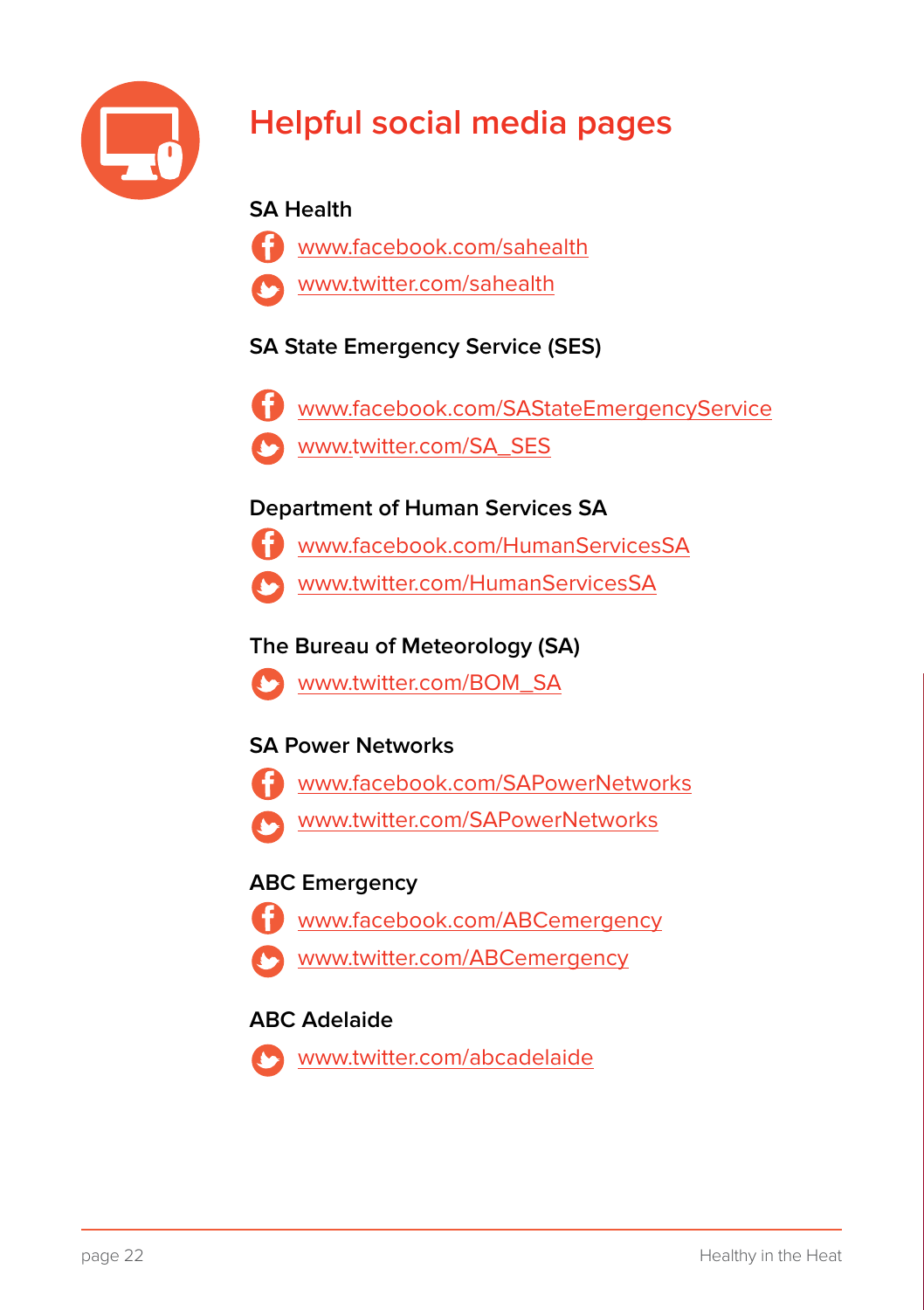

## **Helpful apps for mobile devices**

The following apps are available via the iTunes app store or Google Play for Android:

**Bureau of Meteorology (BOM)**  Link to: [www.bom.gov.au/app/](http://www.bom.gov.au/app/)

**healthdirect Australia** Link to: [www.healthdirect.gov.au/health-app](https://www.healthdirect.gov.au/health-app)

**SunSmart**  Link to: [www.sunsmart.com.au/tools/interactive-tools/free](http://www.sunsmart.com.au/tools/interactive-tools/free-sunsmart-app)[sunsmart-app](http://www.sunsmart.com.au/tools/interactive-tools/free-sunsmart-app)

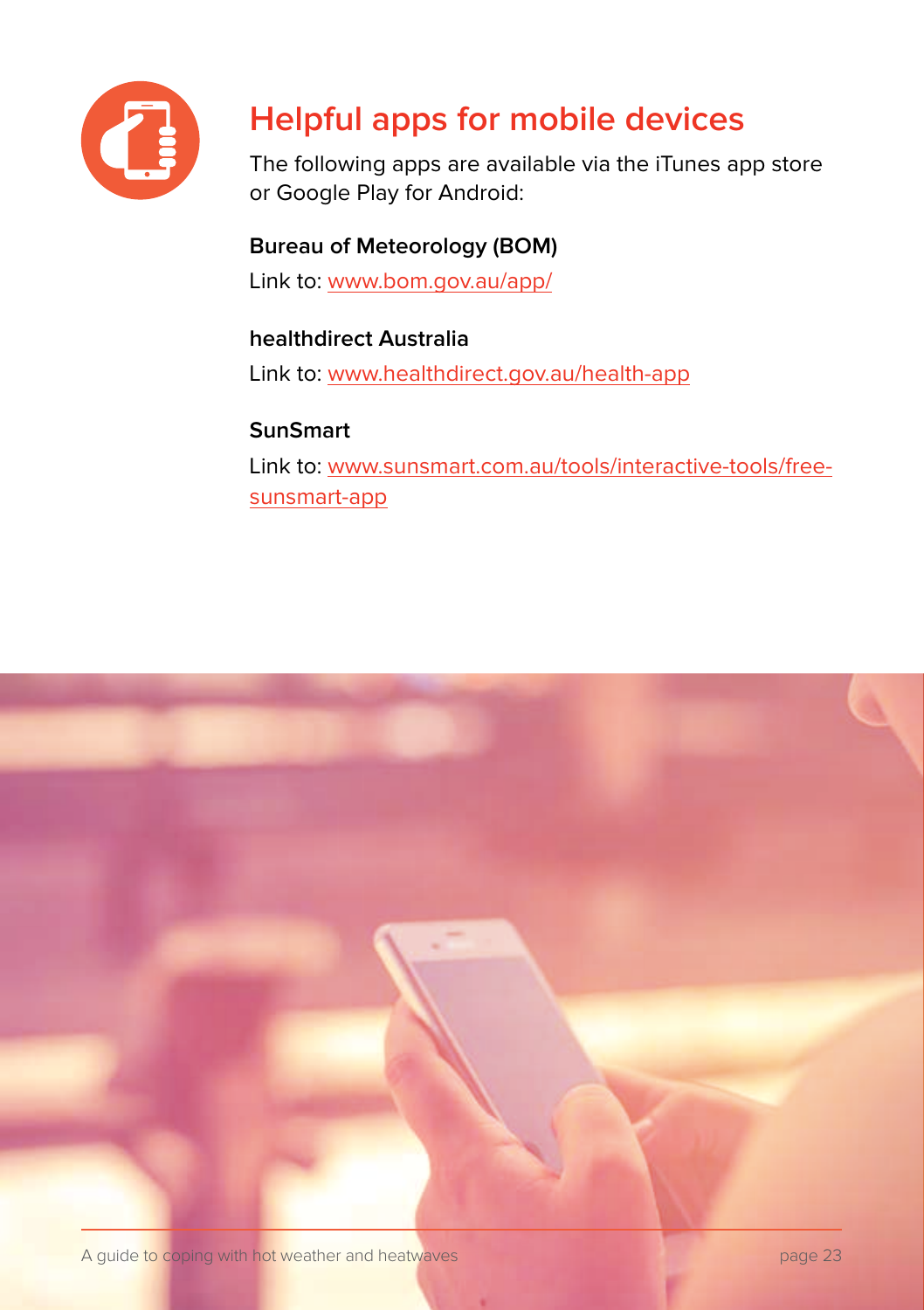

## **Important Phone Numbers**

| ි<br>8                                                                                                                                                                                                                                    |
|-------------------------------------------------------------------------------------------------------------------------------------------------------------------------------------------------------------------------------------------|
|                                                                                                                                                                                                                                           |
| 8                                                                                                                                                                                                                                         |
|                                                                                                                                                                                                                                           |
|                                                                                                                                                                                                                                           |
| <b>a</b> <u>de la communicación de la compa</u> ctiva de la compactiva de la compactiva de la compactiva de la compactiva de la compactiva de la compactiva de la compactiva de la compactiva de la compactiva de la compactiva de la com |
| 8                                                                                                                                                                                                                                         |
|                                                                                                                                                                                                                                           |
|                                                                                                                                                                                                                                           |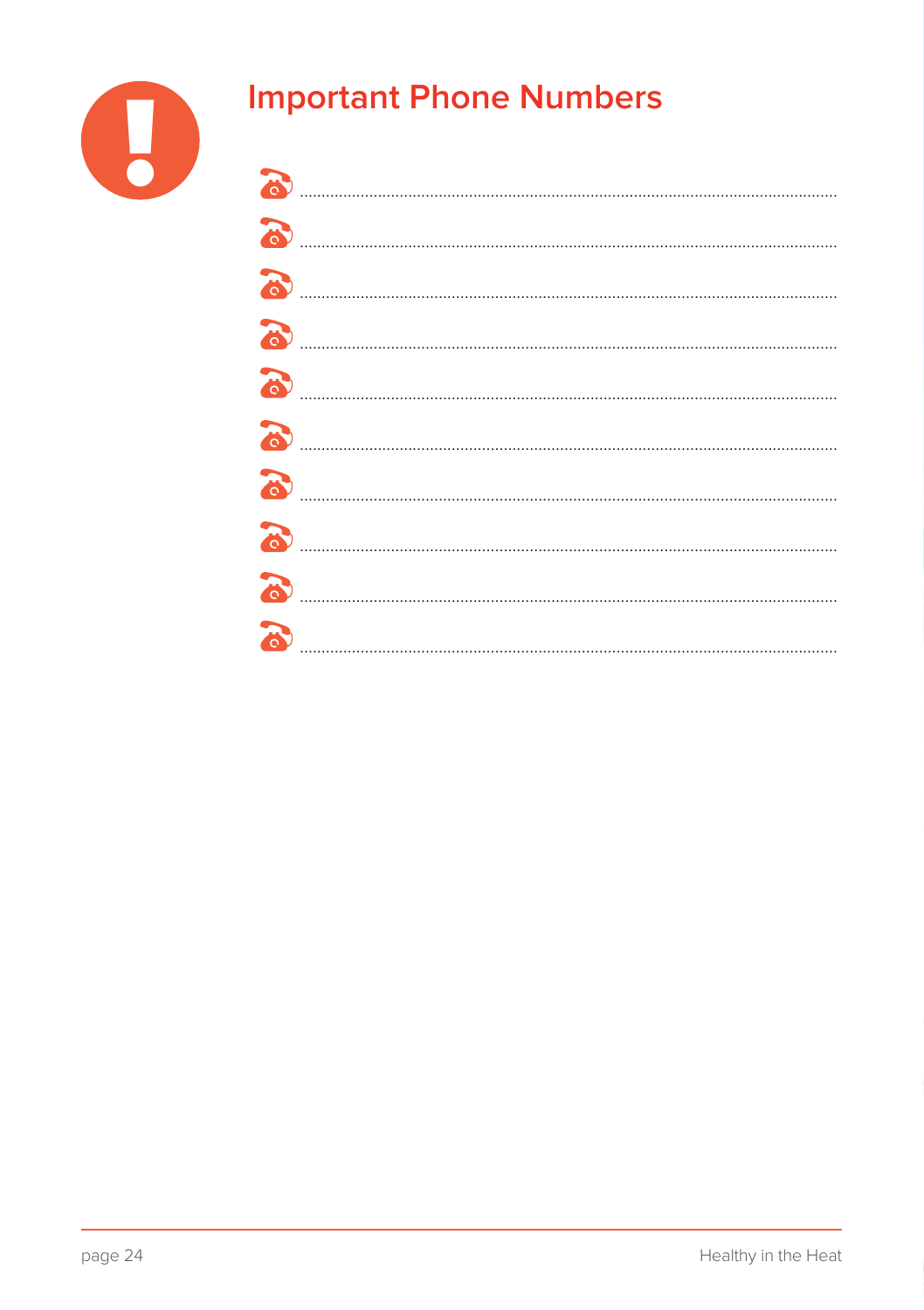